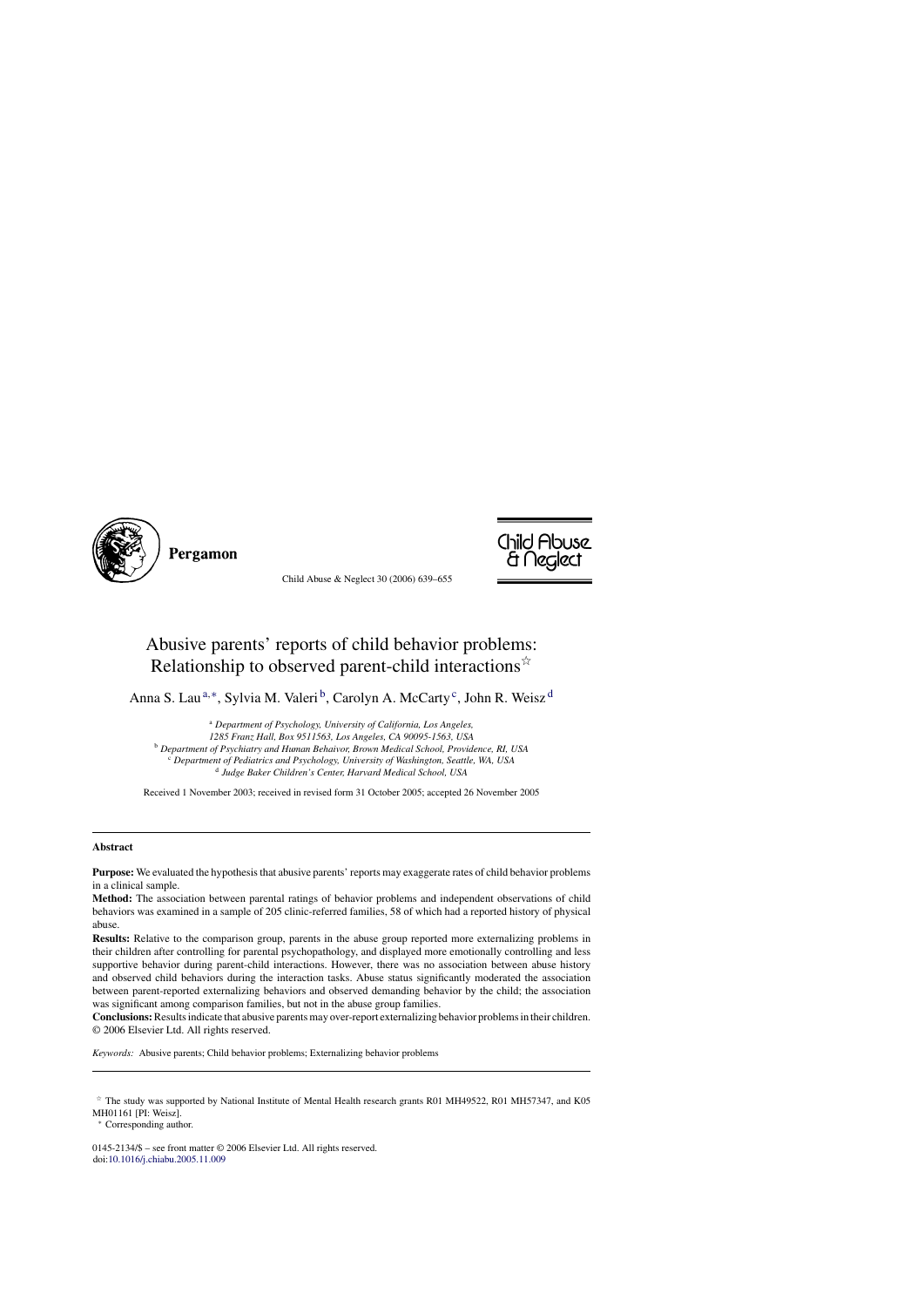## **Introduction**

Studies have generally reported that physically abused children exhibit more externalizing symptoms, aggression, and higher rates of disruptive behavior disorders than non-abused children (e.g., [Aber, Allen,](#page-13-0) [Carlson, & Cicchetti, 1989;](#page-13-0) [Famularo, Kinscherff, & Fenton, 1992;](#page-14-0) [Flisher et al., 1997;](#page-14-0) [Haskett & Kistner,](#page-14-0) [1991;](#page-14-0) [Kaplan et al., 1998;](#page-14-0) [Weiss, Dodge, Pettit, & Bates, 1992\).](#page-15-0) Investigations have also reported that physical abuse is associated with elevated risk of depression and other internalizing spectrum symptoms and disorders (e.g., [Ackerman, Newton, McPherson, Jones, & Dykman, 1998;](#page-13-0) [Famularo et al.,](#page-14-0) [1992; Green, 1998; Kaplan et al., 1998;](#page-14-0) [Okun, Parker, & Levendosky, 1994;](#page-15-0) [Pelcovitz et al., 1994\).](#page-15-0) These findings are not surprising given that the major theoretical frameworks for understanding developmental psychopathology (e.g., ecological-transactional, social learning, and attachment theories) each posit mechanisms for elevated risk for child emotional and behavioral problems stemming from child abuse.

However, reports of child behavior problems may reflect two phenomena: the actual child's behaviors and the perceptions of adults who report on those behaviors [\(Weisz et al., 1988\).](#page-15-0) Frequently, in both clinical practice and research, one's understanding of child psychopathology is filtered through caregivers' reports of child problems. At times, findings of elevated emotional and behavioral problems among abused children have been supported by parents' reports but have not corroborated by children's own self-reports (e.g., [Famularo et al., 1992; Kaplan et al., 1998; Kinard, 1998\).](#page-14-0) [Sternberg et al. \(1993\)](#page-15-0) indicated that the particular informant perspective may be particularly important in abused samples. In their study of behavior problems among children who were physically abused and/or witnessed spousal abuse, there was wide variation in the reports provided by victimized mothers, perpetrating fathers, and self-reports provided by child victims and witnesses.

There are particularly important clinical reasons to examine the validity of abusive parents' reports of their children's behaviors. It is possible that abusive parents may report problematic behaviors in a manner influenced by their strained parent-child relationship. Problems may be attributed to the child when the presenting concerns are actually more systemic or perhaps even better accounted for by parental behaviors. Research indicates that therapists tend to focus children's treatment on the problems described by the parent, even when children present differing views of what should be the focus of therapy [\(Hawley & Weisz, 2003\).](#page-14-0) If therapists set goals and engage in treatment strategies based on the distorted or biased views of maltreating parents, it may be exceedingly difficult to achieve meaningful treatment gains for their children.

Consistent with concerns of bias, investigators have found that abusive parents are hyperreactive to the misbehavior of their children during laboratory experiments becoming more annoyed and ascribing more malevolent intentionality to their child [\(Bauer & Twentyman, 1985\).](#page-13-0) Abusive parents tend not to see their children's role in creating positive parent-child interactions, while minimizing their own contribution to negative parent-child interactions [\(Bradley & Peters, 1991\).](#page-13-0) Indeed, abusive parents tend to feel that they have no control over stressful interactions with their children [\(Bugental & Happaney,](#page-13-0) [2004\).](#page-13-0) [Milner's \(2003\)](#page-15-0) social information processing model articulates the cognitive and affective schemata that organize abusive parents' perceptions, interpretations, and attributions of child behaviors, that subsequently heighten the likelihood of abusive responses to child behaviors. Based on this model, it is likely that parental reports of child behaviors and actual child behaviors may be particularly discrepant among abusive parents, who may hold negative attitudes and feelings toward the child that color their perceptions of child behaviors.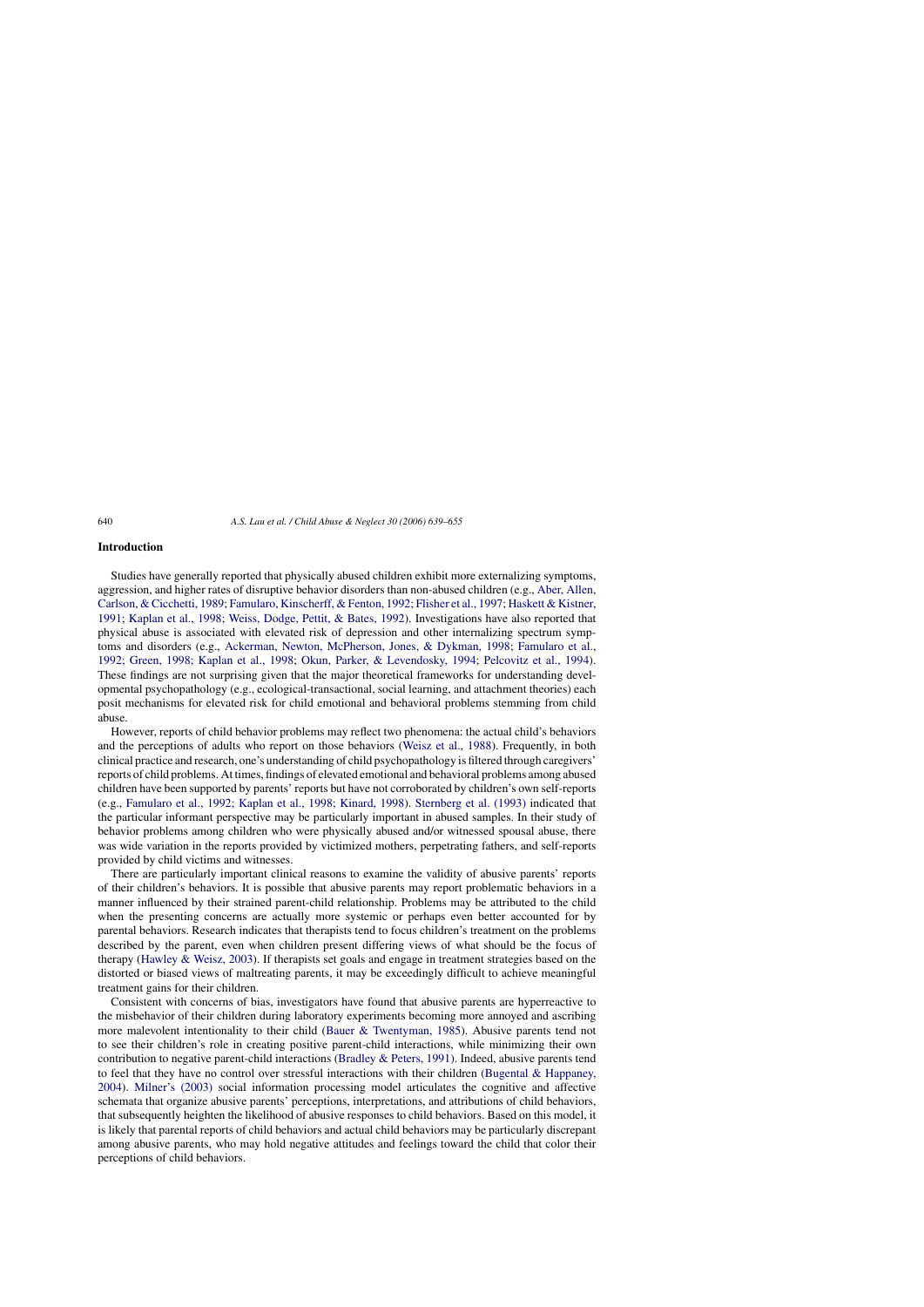In the examination of validity of parents' reports of child problems, the role of parental psychopathology must be considered. Rates of distress are high among parents of children referred to clinics for behavior problems ([Griest, Forehand, Wells, & McMahon, 1980;](#page-14-0) [Hammen, Rudolph, Weisz, Rao,](#page-14-0) [& Burge, 1999\),](#page-14-0) and higher still among mothers with a history of child abuse ([Webster-Stratton &](#page-15-0) [Hammond, 1988\).](#page-15-0) Furthermore, parental depression and psychopathology have been found to influence ratings of child behavior problems by parents of children with behavior problems ([Brody &](#page-13-0) [Forehand, 1986;](#page-13-0) [Forehand, Lautenschlager, Faust, & Graziano, 1986\)](#page-14-0) and by abusive parents [\(Kinard,](#page-14-0) [1995\).](#page-14-0) There is debate about whether elevated child behavior problem ratings by depressed mothers are negatively biased (e.g., [Fergusson, Lynskey, & Horwood, 1993\)](#page-14-0) or actually more accurate (e.g., [Querido, Eyberg, & Boggs, 2001\).](#page-15-0) In either case, the issue of potential bias among abusive parents must be distinguished from the influences of parental psychopathology on the reporting of child behaviors.

Observational studies employing independent ratings of directly observable parent and child behaviors offer one means of validating parent reports of child problems. A number of observational studies of abusive families have suggested that while levels of aversive and prosocial parental behaviors do distinguish families with a history of abuse from nonabusive families, observed child behaviors do not reliably differentiate abused children from non-abused children [\(Burgess & Conger, 1978;](#page-14-0) [Kavanagh,](#page-14-0) [Youngblade, Reid, & Fagot, 1988;](#page-14-0) [Lahey, Conger, Atkeson, & Treiber, 1984;](#page-15-0) [Mash, Johnston, & Kovacs,](#page-15-0) [1983;](#page-15-0) [Wolfe & Mosk, 1983\).](#page-15-0)

Studies pairing observational methods with parental reports of child problems provide an opportunity to test the possibility that abusive parents' perceptions of problem behaviors might be biased. These studies have evaluated the extent to which parental reports of problem behaviors and ratings of independent observers of children's behaviors discriminate between abusive and nonabusive families. Findings indicate that abusive parents may inaccurately identify more difficulties in their children than observational data would support [\(Reid, Kavanagh, & Baldwin, 1987\).](#page-15-0) For example, [Reid et al. \(1987\)](#page-15-0) compared the behavior of children in abusive versus matched-control nonabusive families using home observations by independent raters and parental reports. Results indicated that parental reports of child conduct problems differed significantly between the two groups, but independent observations showed no differences in aversive child behaviors.

Although previous studies have contrasted parent reports to observer ratings of child behaviors in abusive and non-abusive families, they do not tell us whether reports of abusive parents are less meaningful than the reports of non-abusive parents. The more informative question is whether abusive and non-abusive parents' reports are equally predictive of an independent observer's impressions of their children's behavior. If the answer is no, there is more conclusive evidence of *differential validity*. Thus, the current study extends an earlier line of research by testing the possibility that abuse status moderates the association between parent-reported child behavior problems and independently observed child behaviors. We examined this possibility in a sample that was clinic-referred, while taking into account the potential confounds of parental psychopathology and family income that may also impact parent ratings of child behavior problems.

By studying families referred for child mental health treatment, we have the opportunity to examine the possibility of bias in parents' reports of child behavior problems in a sample where all families have identified child behavior problems and higher than average rates of parental and family distress. When abusive families are compared with non-abusive families in general community studies, families in the abuse group typically have higher levels of parental distress and higher base rates of child mental health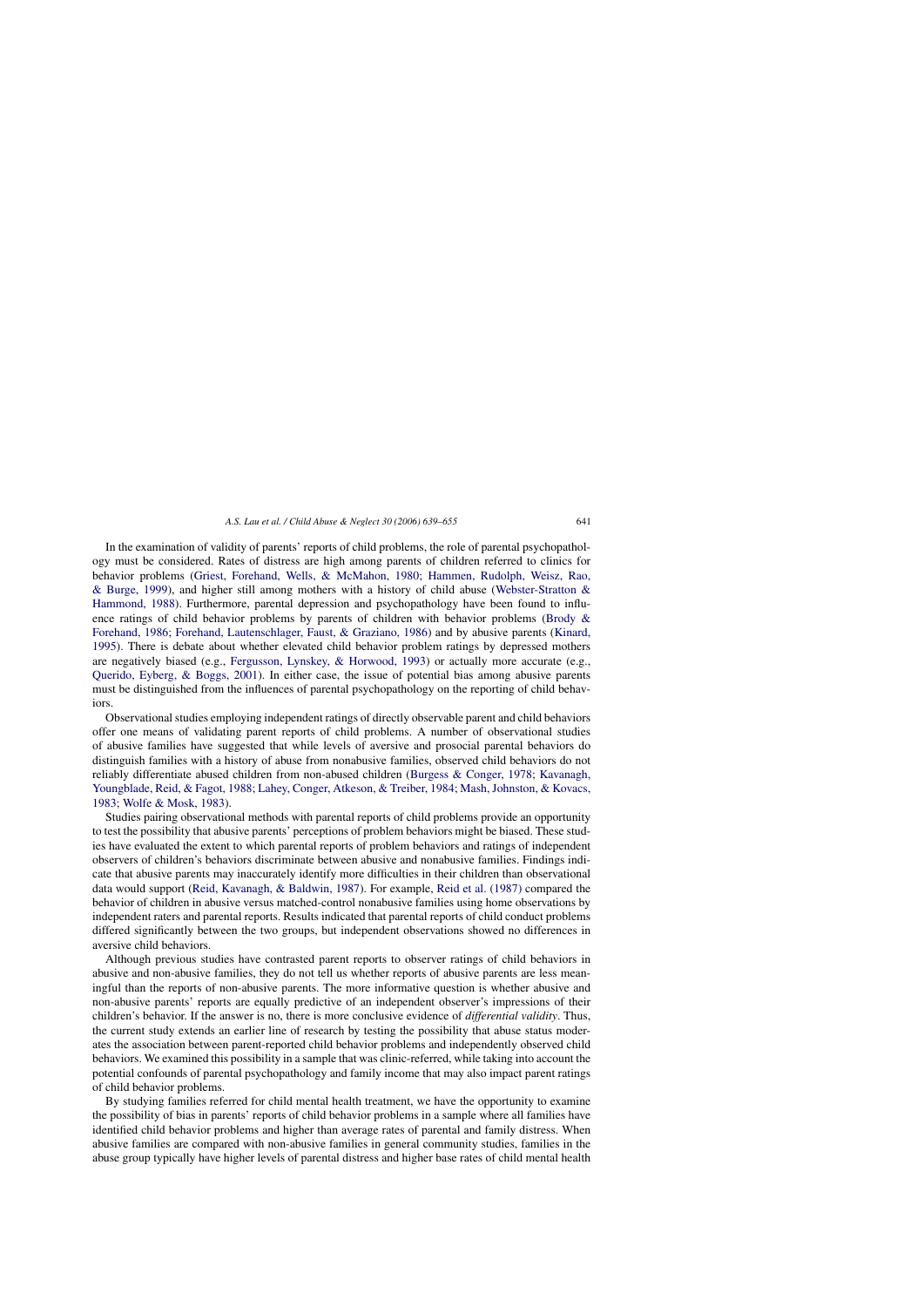problems. Thus, abuse status may be confounded with levels of parental distress and child behavior problems making it difficult to conclude whether group differences are truly attributable to abuse, and not to parental distress, or child dispositions. Within a clinical sample, all families present with child emotional or behavioral difficulties that have resulted in referral for treatment, and levels of parental distress are high enough to warrant help-seeking. Studying a clinic sample may afford the best opportunity to disentangle the relative effects of problematic child behavior, parental distress and abuse status on parent perceptions of child behavior.

Based on the previous literature reviewed, we hypothesized that: (a) parents in the abuse group would report more behavior problems in their children relative to parents in the comparison group, controlling for differences in parental psychopathology; (b) there would be significant differences between the abuse and comparison groups in observed parent behaviors during structured parent-child interactions, with abusive parents displaying more aversive behaviors, and fewer positive parenting behaviors (however, we predicted no group differences in observed child behaviors); and (c) the associations between parent ratings of child behavior problems and observed child behaviors would be lower in abusive families than in comparison families even after controlling for parental psychopathology. Support for the third hypothesis would provide particularly compelling evidence of differential validity of parent reports of child behavior problems in abusive families.

#### **Method**

### *Sample*

This study was part of a larger investigation of 327 children (aged 7–17 years) referred for mental health treatment in central and southern California. During the initial intake a community mental health agency, clinic staff presented primary caregivers (hereafter referred to as parents) with a brief description of the project and invited families to leave their contact information should they be interested in participating. Clinic staff indicated that 80% of those asked agreed to participate. The subsample for the current study included 262 youth and parents who had been referred to one of five outpatient community mental health clinics in the greater Los Angeles area between 1991 and 1999. Of these 262 families, 57 were excluded from the current study because the participating parent was not the alleged perpetrator of abuse in the family  $(n=22)$ , or because there was a history of maltreatment that did not include physical abuse  $(n=35)$ . In the final sample of 205 families, 58 were determined to have a history of physical abuse while 147 had no history of maltreatment according to records of the local Child Protective Service (CPS) agency (Los Angeles County Department of Children and Family Services). We included cases where other forms of maltreatment had also been documented along with physical abuse. Of the 58 physical abuse cases, 31 also had documented histories of neglect, 13 had documented sexual abuse, and 25 had documented emotional abuse. This racially diverse sample included 131 boys and 74 girls, and the parents included 187 female caregivers and 18 male caregivers. The mean age of the children in the sample was approximately 11 years, 6 months (*SD* = 2.65 years). The median annual income of the sample was between \$15,000 and \$20,000. [Table 1](#page-4-0) displays sample characteristics by abuse status. There were no significant differences between the comparison and physical abuse groups on the distributions of child sex, age, and minority status. However, families in the abuse group had lower levels of income on average relative to comparison families  $[t (204) = 2.46, p = .01]$ .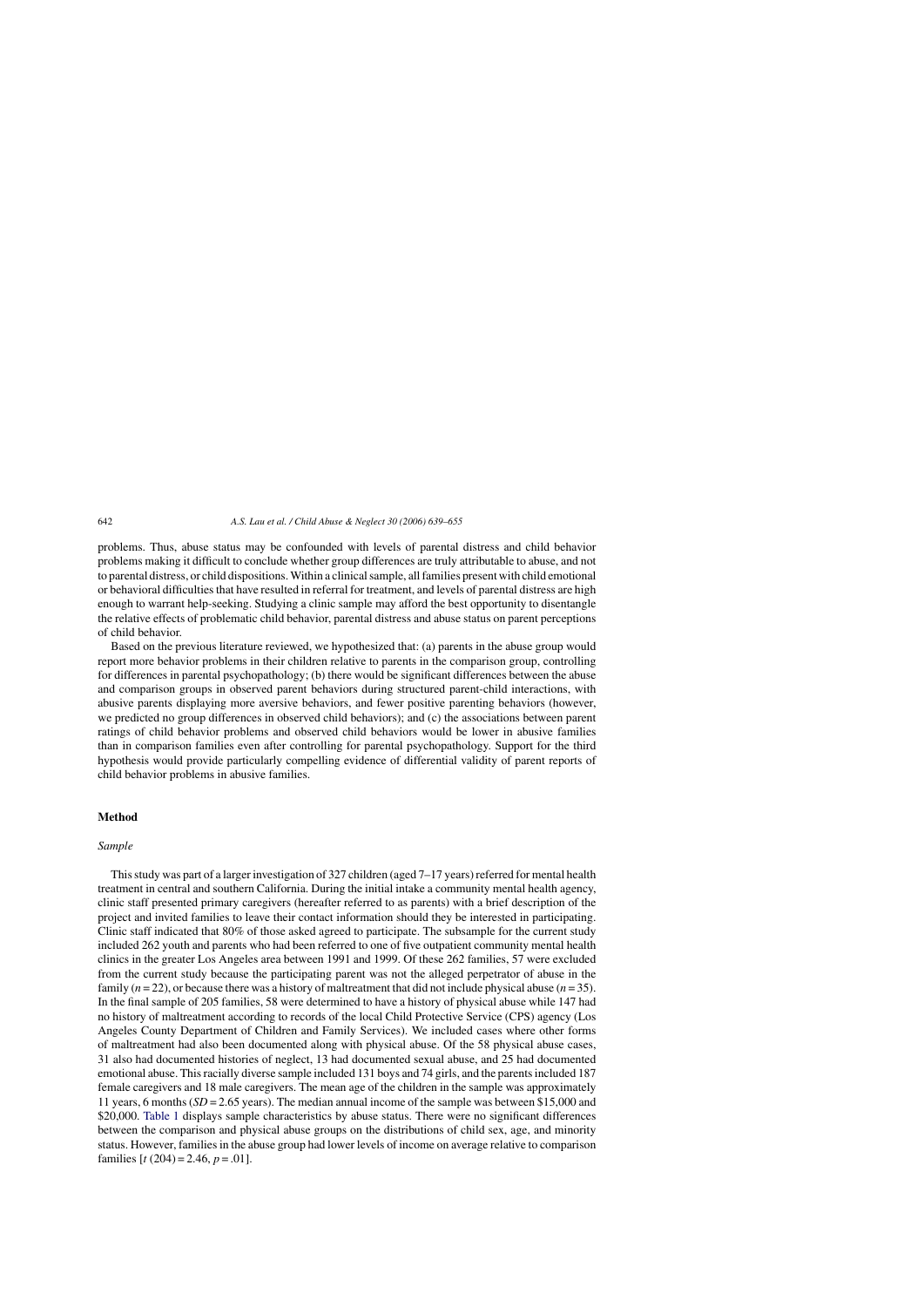<span id="page-4-0"></span>

| Table 1            |  |
|--------------------|--|
| Sample description |  |

| Characteristic                                                      | Abuse group $(n=58)$ | Comparison $(n = 147)$ | Test, $p$ value |
|---------------------------------------------------------------------|----------------------|------------------------|-----------------|
| Age, $M(SD)$                                                        | 11.6(2.6)            | 11.4(2.7)              | .63             |
| Gender, % male                                                      | 41%                  | 66%                    | .32             |
| Income <sup>a</sup> , $M(SD)$                                       | 1.91(1.03)           | 2.49(1.62)             | .01             |
| Race                                                                |                      |                        |                 |
| Caucasian                                                           | 36.2%                | 45.6%                  |                 |
| African-American                                                    | 27.6%                | 15.6%                  |                 |
| Hispanic-American                                                   | 12.1%                | 14.3%                  | .22             |
| Asian-American                                                      | $0\%$                | 2.7%                   |                 |
| Other/biracial                                                      | 24.1%                | 21.8%                  |                 |
| Parental education                                                  |                      |                        |                 |
| <high school<="" td=""><td>32.1%</td><td>12.9%</td><td></td></high> | 32.1%                | 12.9%                  |                 |
| High school grad                                                    | 33.2%                | 27.3%                  | .001            |
| Some college                                                        | 18.9%                | 39.4%                  |                 |
| College grad                                                        | 15.1%                | 20.4%                  |                 |
| Diagnosis <sup>b</sup>                                              |                      |                        |                 |
| Depressive dx                                                       | 29.1%                | 39.3%                  | .19             |
| Anxiety dx                                                          | 50.9%                | 46.5%                  | .58             |
| Disruptive dx                                                       | 64.3%                | 46.5%                  | .03             |
| ADHD dx                                                             | 42.9%                | 35.0%                  | .30             |
|                                                                     | $n = 37$             | $n = 94$               |                 |
| Treatment received <sup>c</sup>                                     |                      |                        |                 |
| Individual child                                                    | 75.7%                | 68.1%                  | .39             |
| Family                                                              | 62.2%                | 58.5%                  | .70             |
| Group                                                               | 29.7%                | 18.1%                  | .14             |
| Medication evaluation                                               | 11.3%                | 6.2%                   | .24             |

<sup>a</sup> Annual income measured on a 7-point scale with \$15,000 increments  $(1 = 0 - $15,000, \ldots, 7 = $90,000+)$ 

<sup>b</sup> Diagnoses from the Diagnostic Interview Schedule for Children (DISC-2.3) assigned when either parent or child endorsed required criteria.

<sup>c</sup> Treatment received based on medical record abstraction; therapy data available for 131 cases.

## *Procedures*

After families provided written informed consent for the study, they were interviewed near the time of their intake appointment at the clinic and prior to the commencement of treatment. Participation involved a 3-hour interview of both the parent and the child, with child and parent measures being administered by different interviewers in separate rooms. Instruments included both orally administered and written selfreport measures. In addition, parents and children were brought together for three laboratory interaction tasks (described below).

Information available in CPS records was used to identify those children in the study who were alleged victims of maltreatment. Data collection for the maltreated subsample was comprised of a record search through CPS archives and management information systems. Once participants were identified as having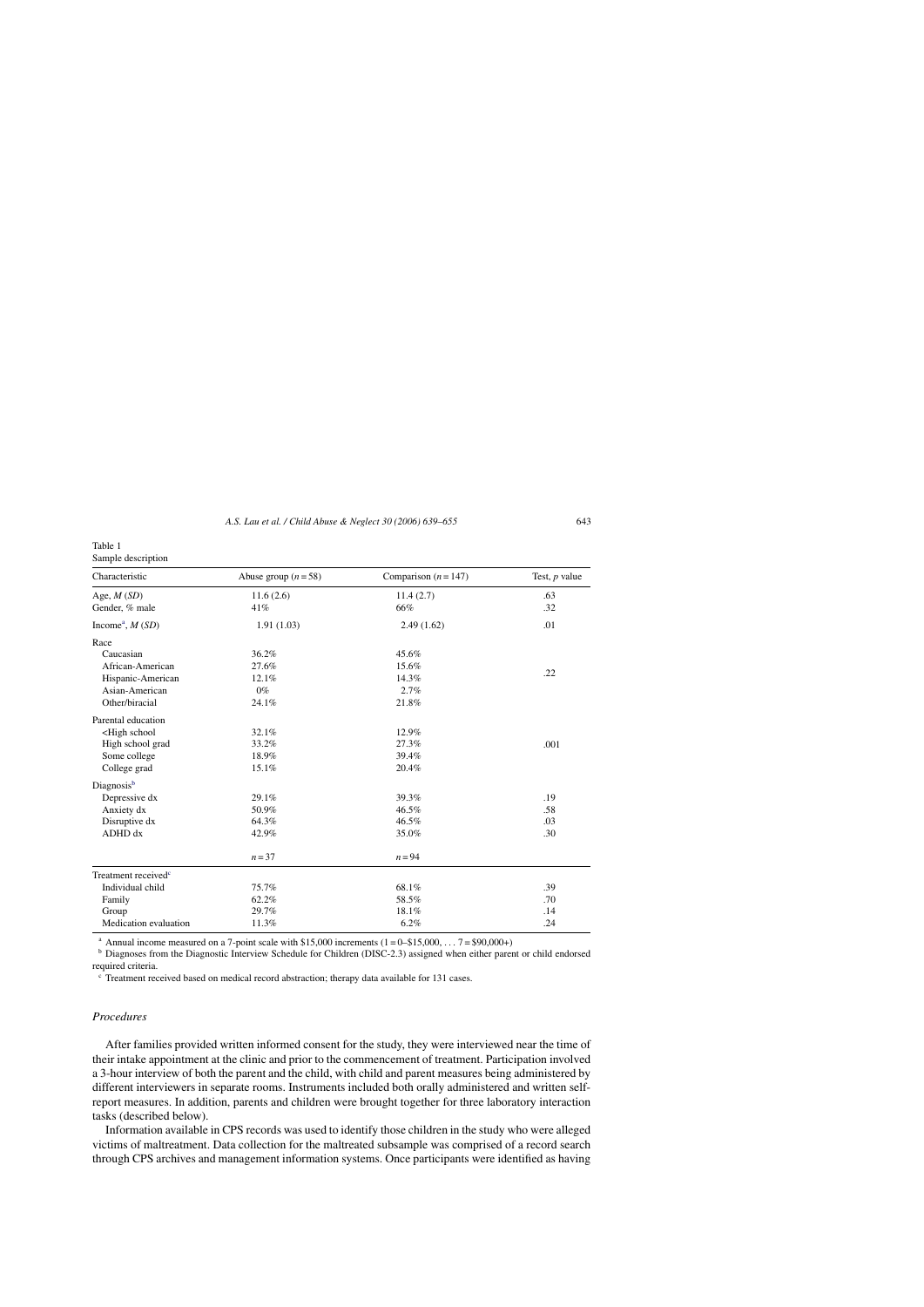a history of maltreatment allegations in the CPS management information system (through matching against multiple subject identifiers, including mother's name, child's name, child's date of birth, and/or mother's address), individual CPS records were reviewed. Information from each abuse or neglect incident report was coded, including variables such as date of incident and relationship of perpetrator. Rather than relying on CPS dispositions of maltreatment reports, the current study used the narrative descriptions of incidents reported to determine caseness. Cases of physical abuse were identified when incidents received a severity rating of at least 1 on physical abuse using the Maltreatment Classification System [\(Barnett,](#page-13-0) [Manly, & Cicchetti, 1993\)](#page-13-0) described below. An example of a physical abuse incident that would receive a severity rating of 1 is "the child received bruises after being hit with a belt."

Precautions taken to minimize the risk to participants associated with collecting information from CPS records were overseen by the institutional review boards at the CPS agency and the University of California at Los Angeles. Both institutions waived requirements for obtaining informed consent for accessing CPS records since the study protocol included strict data handling procedures to protect against breaches of confidentiality (e.g., restricting access to CPS files and datasets to two research assistants and the first author, abstracting records at secure CPS locations, use of encrypted identification numbers which could not be linked back to identifying information in subject tracking databases). The results of the record search were kept confidential and were not shared with treating clinicians.

#### *Measures*

*Physical abuse.* Maltreatment subtype and severity ratings were coded from CPS records according to a standardized coding scheme. The Maltreatment Classification System [\(Barnett, Manly, & Cicchetti, 1993\)](#page-13-0) was designed to record, quantify, and analyze systematically families' CPS records for developmental psychopathology research. The coding scheme provides definitions of six subtypes of maltreatment: physical abuse, sexual abuse, physical neglect – failure to provide, physical neglect – lack of supervision, emotional maltreatment, and moral/legal/educational maltreatment. Severity ratings are made on a 5 point scale using objective criteria for each of the five levels of severity on each type of maltreatment. In the current maltreated sample, inter-rater reliability for the classification of maltreatment type was good  $[kappa = .82 (n = 33)].$ 

*Parent-reported child problems.* Parents reported on child behavior problems over the 6 months prior to the interview using the Child Behavior Checklist (CBCL, [Achenbach, 1991\).](#page-13-0) The current study examined the CBCL broad-band factor scores for internalizing problems (including social withdrawal, somatic complaints, and anxious/depressed behaviors) and externalizing problems (including aggressive and delinquent behaviors). There is a broad base of evidence supporting the reliability and validity of the CBCL [\(Achenbach, 1991\).](#page-13-0)

*Observed parent-child interactions.* Parent-child dyads participated together in three interaction tasks: (a) a teaching task, (b) a planning task, and (c) a conflict task. The order of tasks was not counterbalanced because the emotionally arousing nature of the conflict task seemed likely to influence the behavior of parents and children during the other two tasks.

In the 3-minute teaching task, the parent was asked to teach the child "how to plan and shop for the groceries needed to prepare a healthy dinner for a family of six people." The parent was given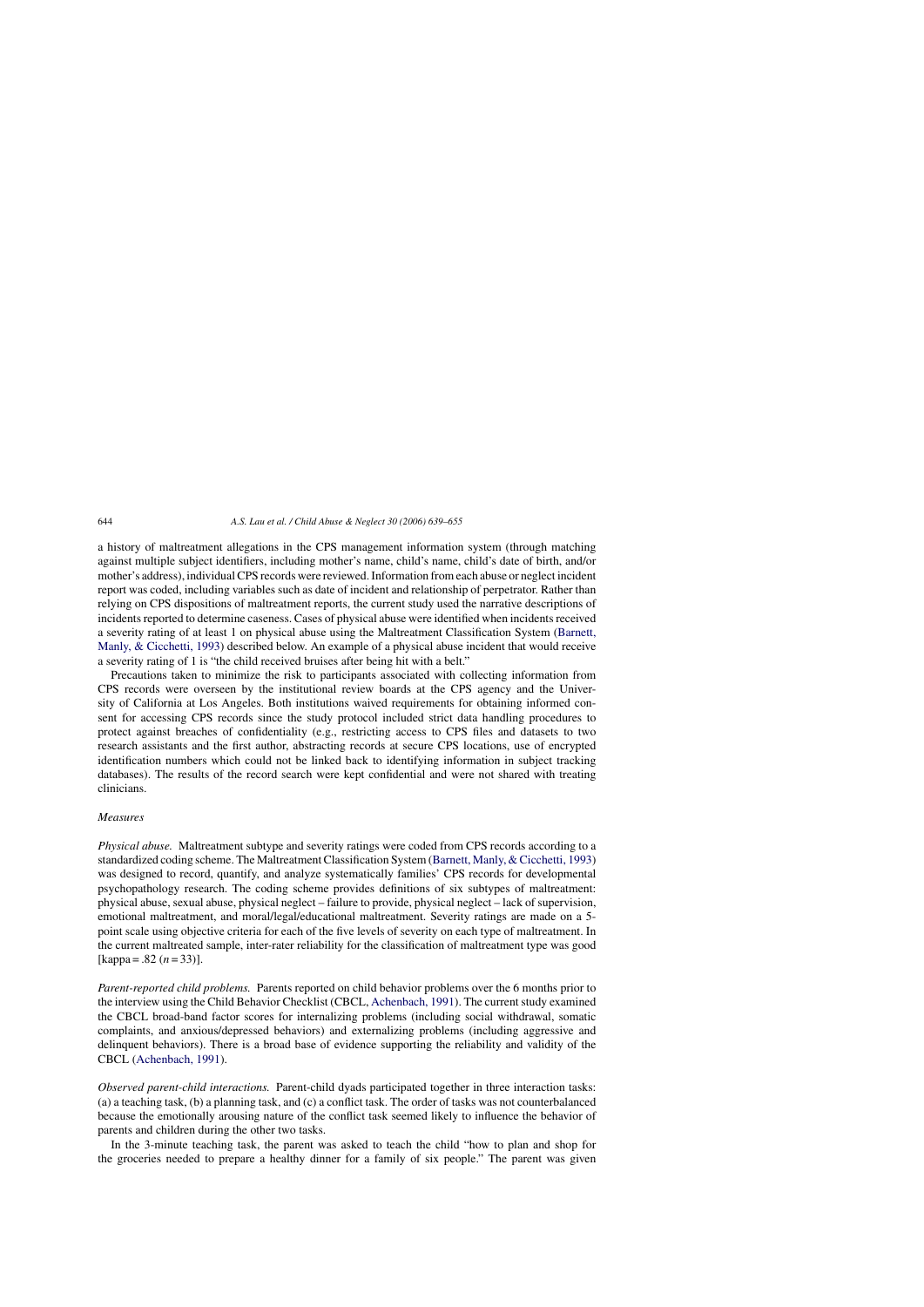index cards with pictures of various foods and asked to use the pictures in teaching the child. In the planning task, participants were given 4 minutes to plan a 2-day vacation, including (a) where they would go, (b) how they would get there, (c) where they would stay overnight, and (d) what they would do during the day. This task was an adaptation of the Family Interaction Task [\(Grotevant & Cooper,](#page-14-0) [1985\)](#page-14-0) and was designed to elicit the expression and coordination of different viewpoints on a topic to which the child could contribute. The conflict discussion task was a variation of [Strodbeck's \(1951\)](#page-15-0) Revealed Differences Technique. Prior to the task, the parent and child were individually asked to rate how much they disagreed about different topics. The interviewer then identified a topic that was mutually identified as an area of disagreement which was associated with the highest ratings for level of conflict aroused. The parent and child were given 6 minutes to try to discuss this topic to achieve some resolution.

The UCLA Parent-Child Coding System was developed based on a review of extant coding systems from the parent-child, family, and marital literature. The resulting coding system was designed to include a number of features considered central to the systems reviewed, including codes for both content and affect and coding at both the microanalytic and global levels. For the current study, the data from the microanalytic coding system were used ([Valeri, Lau, & McCarty, 2001\).](#page-15-0) Both verbal and nonverbal units of communication were parsed into speaking turns, with each speaking turn representing a unit to be coded microanalytically.

We trained a group of undergraduate research assistants  $(n = 13)$  in the coding criteria. After participating in a 50-hour training program, coding 15 pilot tapes, and achieving reliability of at least 70% agreement with the criterion ratings, students independently coded the videotaped interactions, using the transcripts. Coders were instructed to view the videotape once before coding, and then code the sequence as it occurred (coding for both parent and child), with the order of viewed tasks being randomly selected for the coders. Coders were informed that they would be spot-checked for reliability on several randomly selected tapes throughout the coding process in order to minimize observer drift and to obtain measures of reliability.

Individual content codes were summed together into five parent and five child composites based on exploratory factor analyses (parent: *hostility*, *negative detachment*, *emotional control*, *support*, *positivity*; child: *hostility*, *positivity*, *oppositionality*, *demandingness*, *compliance*). Descriptions and examples of the codes comprising each of the parent and child behavior composites and data on convergent validity are available from the authors. Frequencies were tallied based on the number of times each speaker was coded with the target code over all three interaction tasks combined. Frequencies of micro-coded behaviors were re-expressed as logits, which are natural logarithms of the odds ratios, as suggested by [Mosteller and Tukey \(1977\).](#page-15-0) The following equation was used in calculation of logits: logit (behav- $\sinh^{-1}(\ln(n+1/6) - \ln(k - n + 1/6))$ , where *n* is the number of speaking turns coded as the particular behavior and *k* is the total number of speaking turns. The small start value of 1/6 was added because the logarithm of zero is undefined. Logit transformations were necessary because the rate of occurrence of behaviors expressed as simple proportions does not adequately characterize the data. The use of proportions can be deceptive because of the lack of constancy over the scale, especially when there is a low base rate of meaningful behaviors, such as threats or praise ([Bledsoe, 1983\).](#page-13-0) The logit transformation provides a nonlinear transformation that better characterizes variability in the tails of the distribution. Intraclass correlation coefficients (ICCs) were calculated as a measure of interrater reliability for a random subset  $(n=73)$  of the total clinic sample. The mean single measure ICC for parent composite codes was .62 (range .40–.90), and the mean ICC for child composite codes was .62 (range .43–.89). Previous investiga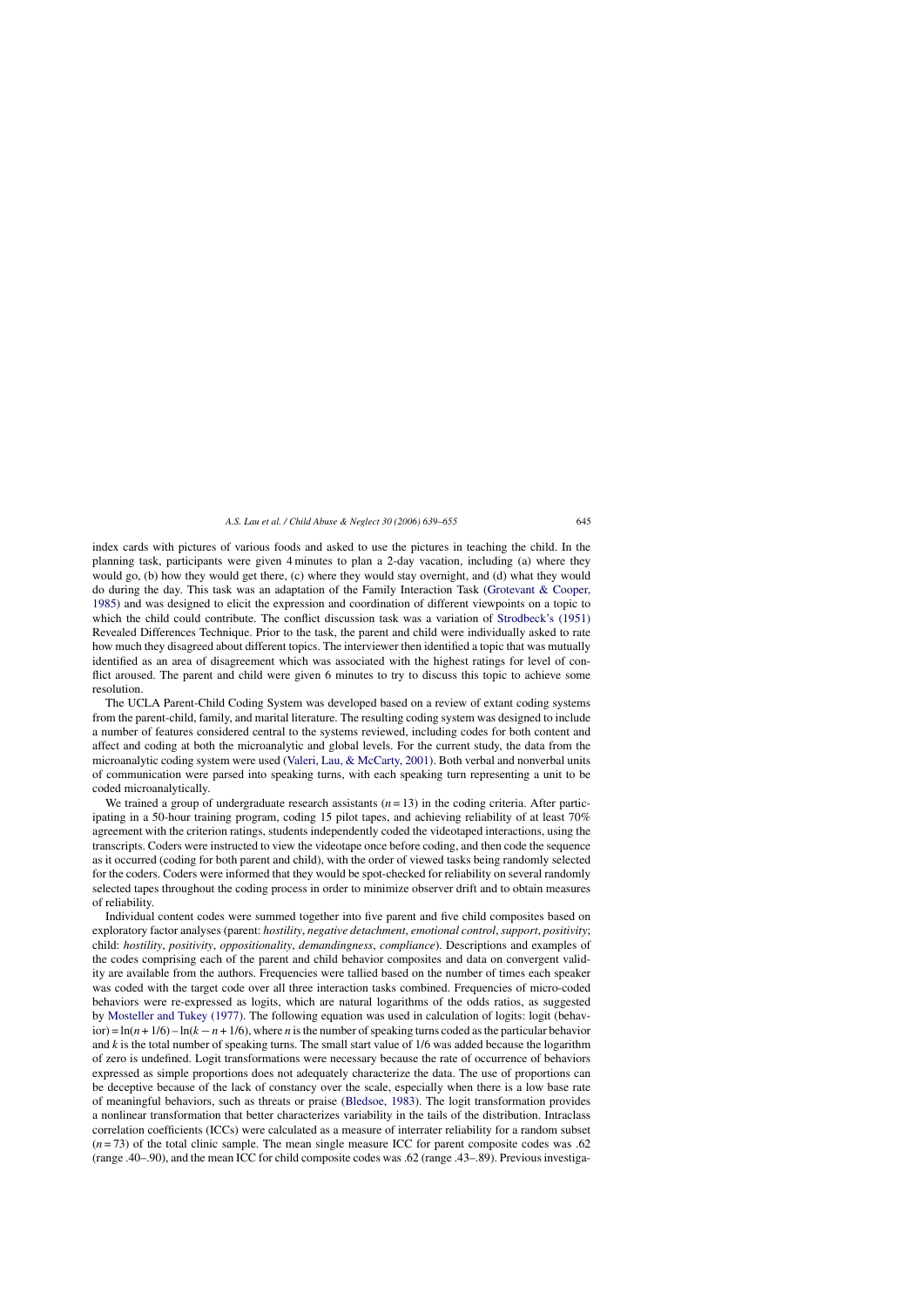tors have supported the use of micro-analytic observational codes with interrater reliability in this range ([Jacobson, Gottman, & Shortt, 1995\).](#page-14-0)

Although, reliability estimates were on the low end for some of the parent composites (Hostility and Emotional Control), these codes showed good concurrent validity with youth reports on subscales of the Child's Report of Parental Behavior Inventory (CRPBI; [Schludermann & Schludermann, 1983\)](#page-15-0) with moderate correlations in the expected directions with relevant parent behavior scales such as rejection, hostile control, hostile detachment, withdrawal of relations.

*Parental psychopathology.* Parents reported their own current level of psychological distress using the Brief Symptom Inventory (BSI, [Derogatis & Melisaratos, 1983\).](#page-14-0) Parents rated 53 items on a 5-point scale indicating the degree to which they had been distressed by various psychiatric symptoms. The BSI yields nine symptom dimensions (e.g., Depression, Anxiety, Hostility) as well as a General Severity Index (GSI), which is a combined measure of the number of symptoms and the intensity of perceived distress. The internal consistency of the BSI has been demonstrated with alphas ranging from .71 to .85 across the nine dimensions ([Derogatis & Melisaratos, 1983\).](#page-14-0) High convergence between BSI scales and like dimensions of the SCL-90R and the MMPI has been demonstrated [\(Derogatis & Melisaratos, 1983\).](#page-14-0) In the current sample, because the nine BSI factors were moderately to highly correlated (intercorrelations ranged from .37 to .78) and were highly correlated with the GSI (intercorrelations ranged from .68 and .87), the GSI was used as an overall index of parental psychopathology.

*Family income.* Parents reported annual family income along with other demographic variables. Family income was used as a control variable in analyses because research indicates that family income is associated with a variety of behaviors during parent-child interactions [\(Floyd & Saitzyk, 1992;](#page-14-0) [Hart &](#page-14-0) [Risley, 1992;](#page-14-0) [Meyers, 1999; Webster-Stratton, 1990\).](#page-15-0)

## **Results**

#### *Hypothesis 1: Differences in parent reports of child behavior problems*

We examined the relationship between abuse status and parent-reports of child psychopathology using multivariate analysis of covariance (MANCOVA) controlling for parental psychopathology and family income. Since we used *T*-scores normed for child age and gender, we did not employ these demographic variables as covariates. The multivariate results of the MANCOVA indicated that higher parental psychopathology  $[F(2,209) = 981.22, p < .001]$ , and family income  $[F(2,209) = 4.61, p = .01]$  were associated with parent reports of child behavior problems. Univariate tests indicated that parental psychopathology was related to more parent-reported externalizing symptoms  $[F(1,209) = 30.2, p < .001]$  and internalizing symptoms  $[F (1,209) = 48.9, p < .001]$ . However, univariate results were not significant for family income. The multivariate test for abuse status was significant  $[F(2,171) = 3.86, p = .02]$ . After controlling for family income and parental psychopathology, a significant main effect of abuse status was found for externalizing *T*-scores  $[F(1,171) = 6.94, p = .009]$ , such that children in the abuse group had more parentreported externalizing problems ( $M = 69.4$ ,  $SD = 1.39$ ) than children in the comparison group ( $M = 64.4$ , *SD* = .89). But there was no significant difference in parent-reported internalizing problems between the abuse group ( $M = 66.0$ ,  $SD = 1.42$ ) and the comparison group ( $M = 63.8$ ,  $SD = .92$ ).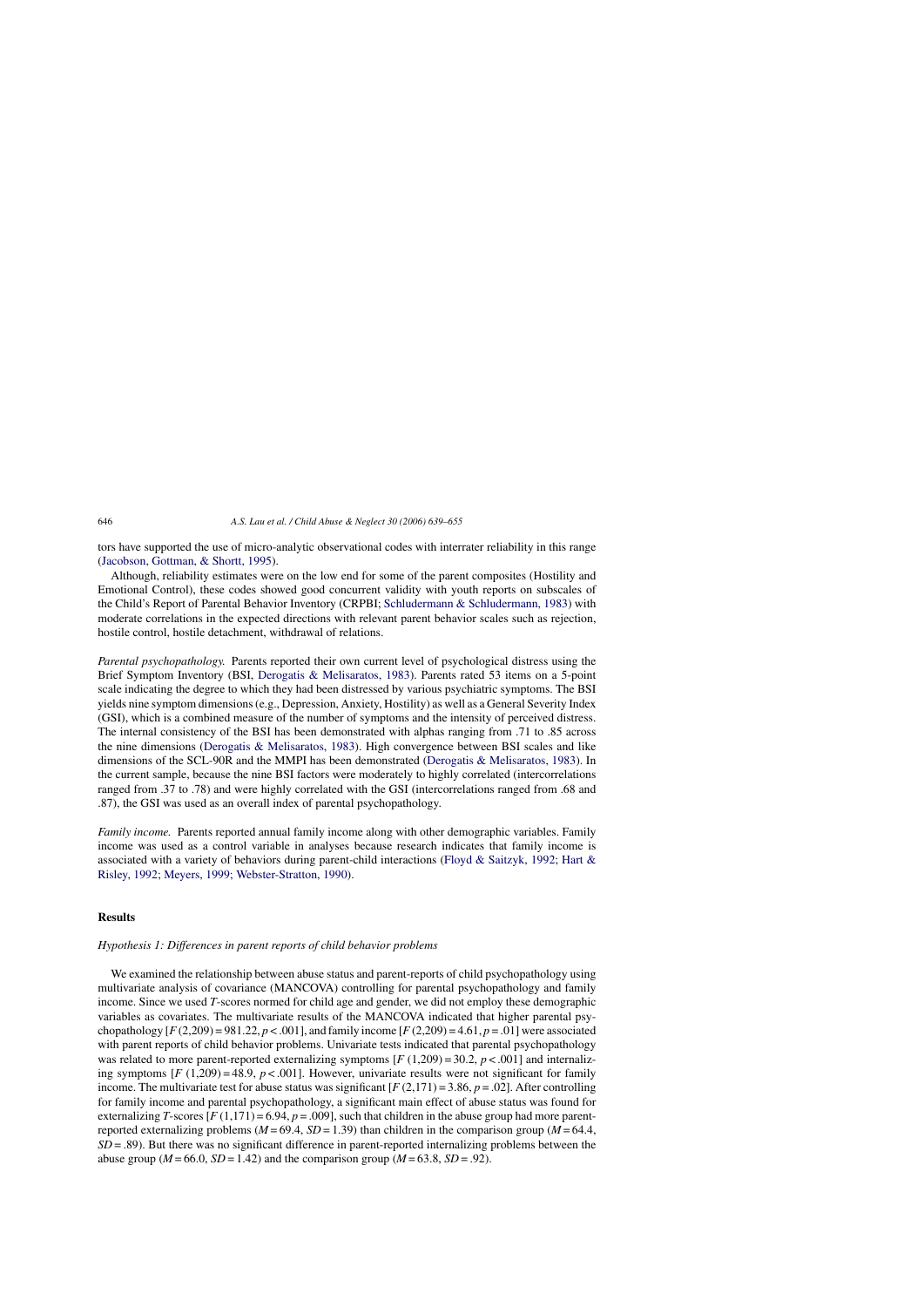## *Hypothesis 2: Differences in observed parent and child behaviors*

Another set of MANCOVAs was conducted to test for differences between the abuse and comparison groups in observed parent and child behaviors during the interactions, controlling for child age, sex, and family income. Child age, sex, and family income were selected as covariates based on past literature suggesting that parent-child interactions vary as a function of these demographic variables (e.g., [Clarke-](#page-14-0)Stewart [& Hevey, 1981;](#page-14-0) [Zegiob & Forehand, 1975\).](#page-15-0) The multivariate test of the MANCOVA indicated that family income  $[F (5, 189) = 3.04, p = .01]$  and the child's age  $[F (5, 189) = 11.09, p < .001]$  were associated with observed parental behaviors, but the child's gender and parental psychopathology were not. Univariate results indicated that observers coded more parental hostility  $[F(1,193) = 11.0, p = .001]$ in families with lower income. Parents interacting with older children demonstrated more parental negative detachment  $[F (1,193) = 32.07, p < .001]$ , emotional control  $[F (1,193) = 3.85, p = .05]$ , and less support  $[F(1,193) = 22.03, p < .001]$ . After controlling for family income, child age and sex, and parental psychopathology, abuse status was significantly related to observed parent behaviors  $[F (5,161) = 2.39]$ ,  $p < .05$ . Abuse was positively associated with parental emotionally controlling behaviors, such as criticism, guilt induction, and intrusiveness  $[F(1,165) = 4.07, p = .04]$  and negatively associated with parental supportive behaviors, such as praise, encouragement, and displays of affection  $\left[ F(1,165) = 7.05, \right]$ *p* = .009].

The second MANCOVA model indicated that only the child's age was associated with observed child behaviors during the interactions  $[F(5,189) = 6.52, p < .001]$ . Univariate results indicated that older children were observed to be more hostile  $[F(1,193) = 55.17, p < .001]$ , oppositional  $[F(1,193) = 11.74,$ *p =*.02], demanding [*F* (1,193) = 7.59, *p* = .02], and less compliant [*F* (1,193) = 5.51, *p <*.001]. After controlling for the child's age and sex, family income, and parental psychopathology, there was no significant multivariate effect of abuse status on the observed composite child behaviors.

## *Hypothesis 3: Moderation of the association between parent-reported child behavior problems and observed child behaviors by abuse status*

Because the first set of analyses indicated that abuse status was associated with parent-reported externalizing problems but not internalizing problems, we tested the hypothesis that abuse status of parents would moderate the association between observed child difficult behaviors and parent-reported externalizing problems. In the interest of reducing the number of predictors and interaction terms in the model, we chose to include three observational composites with conceptual overlap with externalizing problems: hostility, oppositionality and demandingness. Hierarchical regression analyses were employed as follows: externalizing problem *T*-scores were regressed on abuse status in Step 1, parental psychopathology and family income were added in Step 2, and observed child behaviors, as well as the interactions between abuse status and the observed child behaviors were entered in Step 3. The results of the final model (displayed in [Table 2\)](#page-9-0) indicated that parental psychopathology  $(B=6.2, p<.001)$  and observed child demandingness  $(B = 1.64, p = .03)$  were associated with higher externalizing scores. In addition, the interaction between abuse status and child demandingness was significantly associated with parent-reported externalizing problems  $(B = -3.7, p = .03)$ . Post-hoc partial correlations stratified by abuse status were computed to evaluate the nature of the interactions. Within the comparison group, there was a positive association between observed child demanding behaviors and parent-reported externalizing problems  $(r = .23, p = .01)$  after controlling for parental psychopathology and family income. However, there was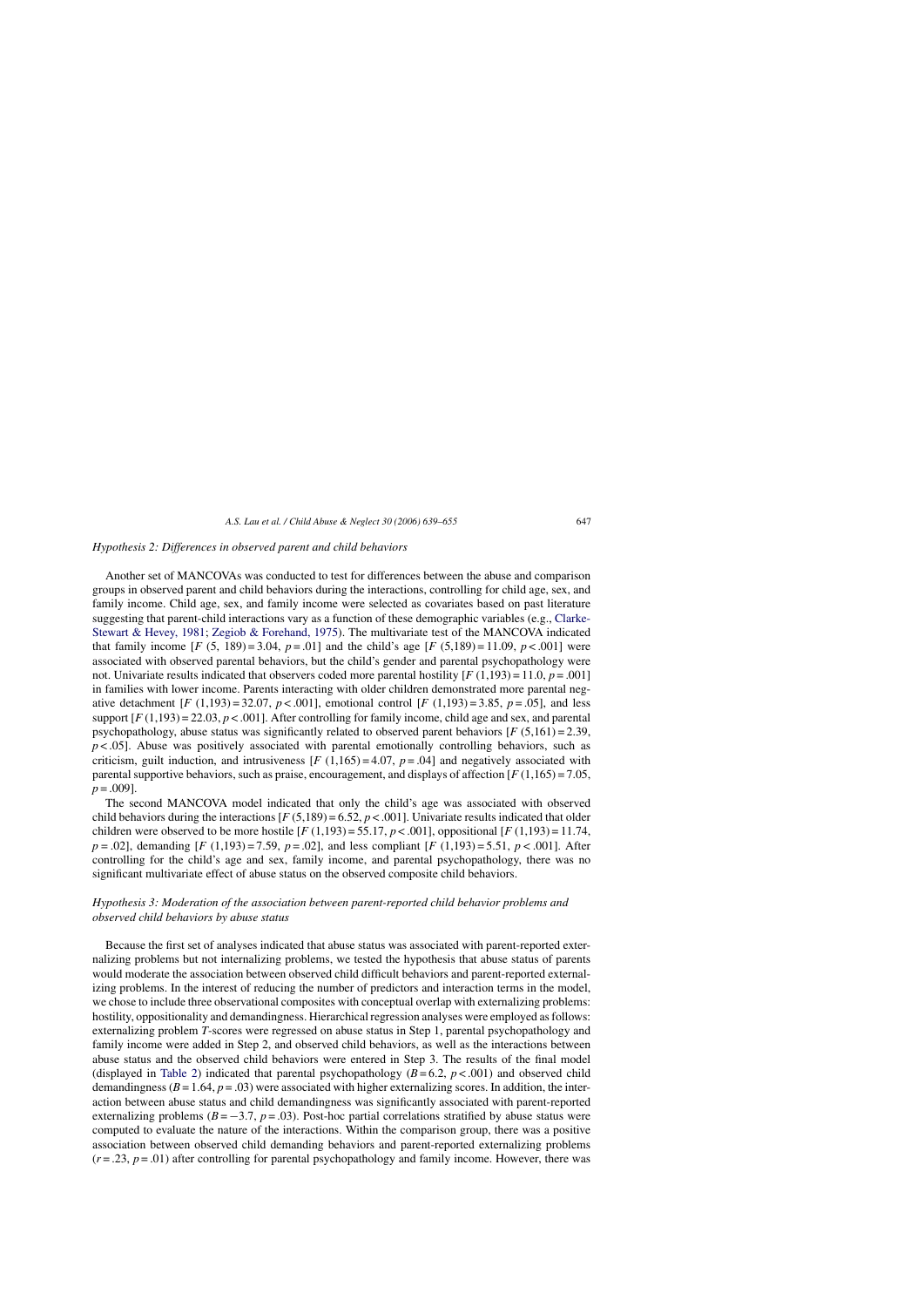| Fable |  |
|-------|--|

| Independent variable                 | B      | SE B | β                    |
|--------------------------------------|--------|------|----------------------|
| Step 1                               |        |      |                      |
| Physical abuse status                | 5.57   | 1.79 | $.24***$             |
| Step 2                               |        |      |                      |
| Physical abuse status                | 4.55   | 1.66 | $.19***$             |
| Parental psychopathology             | 6.51   | 1.22 | $5.36***$            |
| Family income                        | $-.46$ | .50  | $-.07$               |
| Step 3                               |        |      |                      |
| Physical abuse status                | $-.25$ | 7.78 | $-.01$               |
| Parental psychopathology             | 6.20   | 1.24 | $5.00***$            |
| Family income                        | $-.23$ | .50  | $-.46$               |
| Observed child hostility             | .73    | .62  | 1.17                 |
| Observed child oppositionality       | .39    | .60  | .65                  |
| Observed child demandingness         | 1.64   | .73  | $2.23*$              |
| Abuse $\times$ child hostility       | .72    | 1.38 | .52                  |
| Abuse $\times$ child oppositionality | .73    | 1.24 | .59                  |
| Abuse $\times$ child demandingness   | $-3.7$ | 1.64 | $-2.24$ <sup>*</sup> |

*Note*.  $R^2 = .06$  ( $p = .002$ ) for Step 1;  $\Delta R^2 = .17$  ( $p < .001$ ) for Step 2;  $\Delta R^2 = .06$  ( $p = .04$ ) for Step 3.



Figure 1. Mean parent-reported externalizing *T*-score as a function of observed child demandingness and abuse status.

no significant correlation between observed child demandingness and parent-reported externalizing scores in the abuse group  $(r = -11, p = .47)$ . This interaction is depicted in Figure 1

## **Discussion**

There was some support for each of the three hypotheses tested. First, certain types of child behavior problems were reported more by abusive parents than by comparison parents. Second, on the basis

<span id="page-9-0"></span>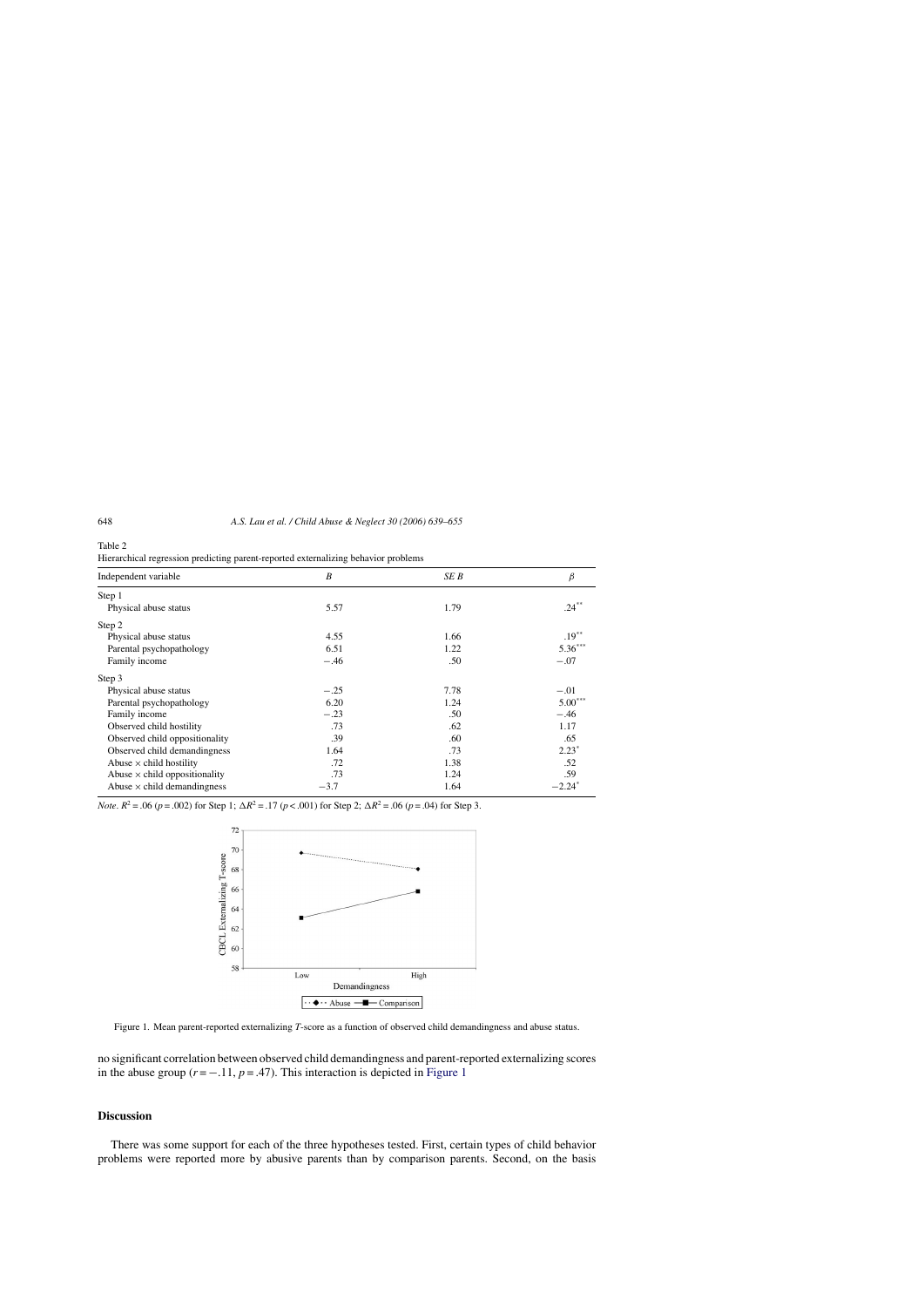of observed interactions, abusive parents could be distinguished from comparison parents, but abused children could not be distinguished from comparison children. Finally, there was some evidence of lower concurrent validity of abusive parent reports of child behavior problems relative to comparison parents.

The first hypothesis was partially supported. Consistent with findings from community studies, abusive parents reported higher levels of externalizing behavior problems in their children relative to comparison group parents (e.g., [Feldman et al., 1995; Kaplan et al., 1998; Kinard, 1995\).](#page-14-0) However, there was no significant difference in levels of parent-reported internalizing problems between the two groups. This set of findings is consistent with the interpretation that abusive parents may have a low tolerance for disruptive or externalizing child behaviors and may be particularly reactive to such aversive conduct. On the other hand, abusive parents may not be more likely to report internalizing behavior problems than comparison parents. Other investigators have characterized physically abusive parents as insensitive and unresponsive to their children's feelings in observational studies (e.g., [Lyons-Ruth, Connell, & Zoll,](#page-14-0) [1989;](#page-14-0) [Oldershaw, Walters, & Hall, 1986\).](#page-15-0) Evidence from one clinical sample suggests that abusive parents' reports of depressive symptoms may not be as sensitive as abused children's self-reports of depression ([Kazdin, Moser, Colbus, & Bell, 1985\).](#page-14-0) Further investigation of the sensitivity of abusive parents' reports of different types of child problems is warranted.

Our hypotheses regarding group differences in observed parent-child interactions were also partially borne out. In this study, parents in the abuse group differed from comparison parents in their levels of supportive and emotionally controlling behaviors, but they were not significantly different in terms of hostility, detachment, and positive affectivity. Contrary to what would be expected based on the literature, abusive parents did not stand out from comparison parents in terms of general affective tone (hostility, positivity) and did not appear any more aloof or disengaged once parental psychopathology was held constant. But in terms of supportive behaviors, physically abusive parents made fewer statements or gestures that communicated reassurance, caring, empathy, or praise. This finding is consistent with previous reports of physically abusive parents being less supportive, playful, talkative, responsive and affectionate, and praising than nonmaltreating parents ([Bousha & Twentyman, 1984;](#page-13-0) [Burgess & Conger,](#page-14-0) [1978;](#page-14-0) [Trickett & Susman, 1988\).](#page-14-0) Abusive parents were more likely to be critical and intrusive and to use emotion punitively in interacting with their children. This finding is similar to those of other studies reporting that when interacting with their children, abusive mothers are more critical (Bousha  $\&$ [Twentyman, 1984;](#page-13-0) [Lorber, Felton, & Reid, 1984\),](#page-15-0) tend to interfere with their children's goal-directed behavior [\(Crittenden, 1981\),](#page-14-0) and are more directive and controlling in structured play situations ([Mash et](#page-15-0) [al., 1983\)](#page-15-0) compared to nonabusive controls. On the other hand, none of the independent observers' ratings of child behaviors differentiated children with and without a history of physical abuse. Thus, our finding of group differences in observed parent behaviors but not in observed child behaviors parallels those of earlier observational studies [\(Burgess & Conger, 1978;](#page-14-0) [Kavanagh et al., 1988; Lahey et al., 1984; Mash et al.,](#page-14-0) [1983; Reid et al., 1987;](#page-14-0) [Wolfe & Mosk, 1983\).](#page-15-0) Our findings diverged from those of other investigators who report that abused children emit more frequent aversive child behaviors than comparison children during parent-child interactions because these behaviors are reinforced by garnering the attention of abusive parents who tend to respond inconsistently to children's positive behavior [\(Cerezo & D'Ocon, 1999\).](#page-14-0) It is important to keep in mind that our sample included clinic-referred youth, all of whom demonstrated problems significant enough to warrant a clinical referral. In this sample, abusive parents' ratings of externalizing problems differentiated abused from comparison children, but independent observer ratings did not. This pattern is one piece of evidence suggesting possible bias on the part of abusive parents who may hold globally negative impressions of their children's behavior which would not be shared by others.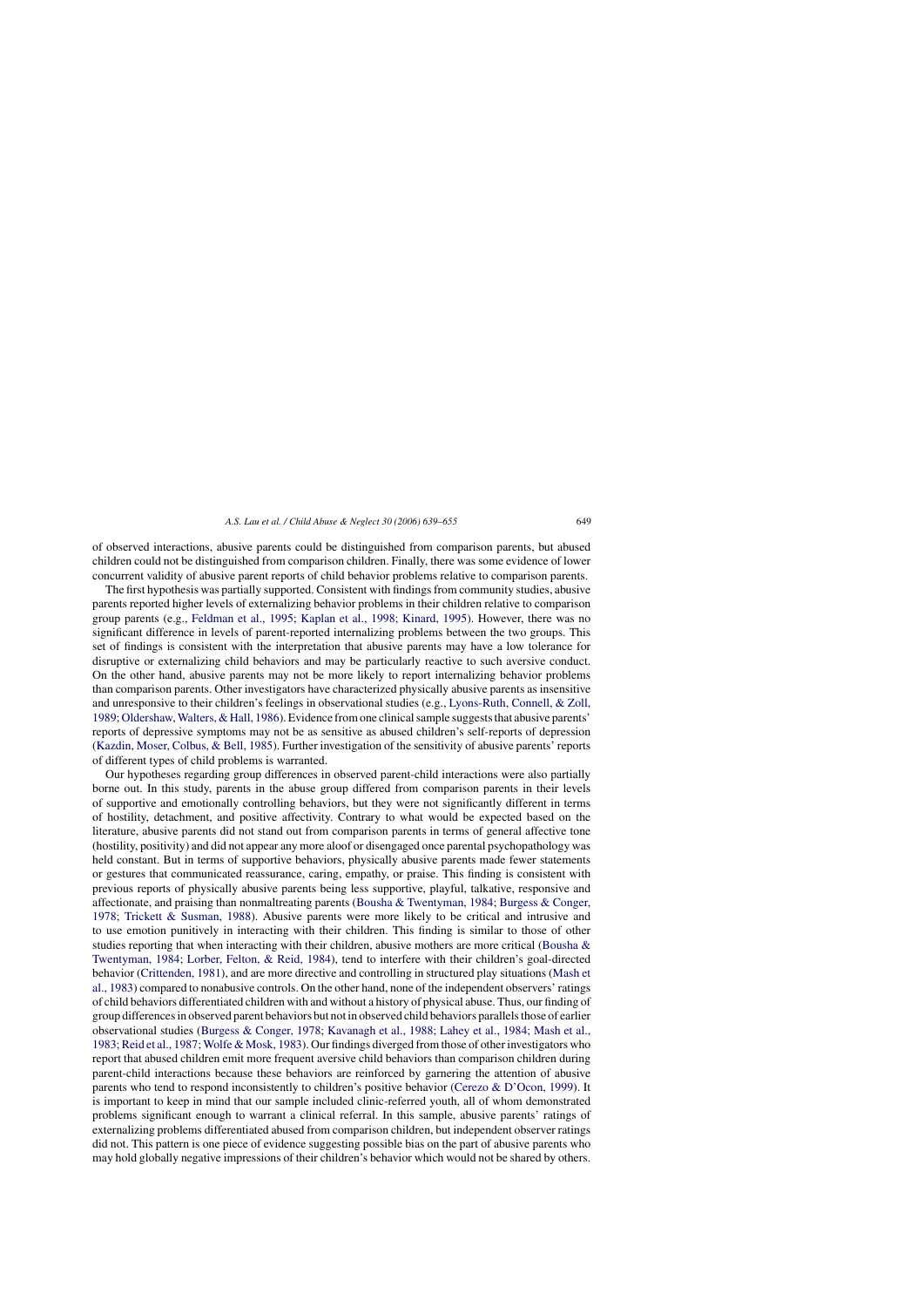Finally, the findings of our regression analyses lent preliminary support to the notion that the validity of abusive parents' reports of externalizing behavior problems may be compromised. The data suggest that independent observers' ratings of child demanding behaviors were related to parent-reported child externalizing problems among nonabusive parents but not among abusive parents. Thus, there was evidence of concurrent validity of nonabusive parents' reports of child externalizing behaviors but not for those of abusive parents. Examples of child demanding behaviors included complaining (e.g., "I hate it here"), making demands on the parent that were unrelated to the task at hand (e.g., "I want my ice cream now, you promised"), and verbal or nonverbal intrusiveness (e.g., grabbing items away from the parent). These behaviors map onto a variety of problems in the externalizing spectrum involving poor impulse control and irritability. The differential association of child demandingness to parent-reported externalizing problems suggests that abusive parents may be perceiving and describing patterns of behaviors in their children that are not readily observed by others. This is preliminary evidence supporting the notion of informant bias over and above that caused by parental distress or psychopathology that may be associated with abusive parenting. This is not to say that parental psychopathology was unimportant in understanding parent reports of externalizing problems. Consistent with previous literature, parental psychopathology was a markedly strong predictor of elevated problem ratings, even after controlling for independent observer ratings of child behavior. However, the evidence for bias associated with abuse status was significant over and above the effects of parental psychopathology on reports of behavior problems.

In their early study, [Reid et al. \(1987\)](#page-15-0) posed three possible reasons for biased reporting among parents identified as abusive. First, parents in trouble with authorities because of alleged abusive parenting practices may have an "ax to grind," and may overreport the level of aversive child behavior problems in their own defense. However, while this motivation may operate among parents being investigated for maltreatment, this may be less likely in a clinic setting where abusive parents may tend to minimize child problems in the hopes of discontinuing treatment that may have been recommended by CPS. Second, Reid et al. suggested that physically abusive parents may have a low affective tolerance for typical child behavior problems stemming from temperamental differences or environmental stress. This may be quite relevant for parents who attend treatment after they have resorted to abusive strategies when caregiving stress has overwhelmed their coping resources. Third, abusive parents may not track their children's behaviors well and may tend to notice only the most aversive conduct problems. These latter two explanations are consistent with the social information processing model of child physical abuse, but have received mixed empirical support to date ([Milner, 2003\).](#page-15-0)

It is important to note that not all of our findings supported conclusion of biased reporting among abusive parents. For example, we found no between group differences in the association between observed child hostility and oppositionality and parent-reported externalizing behaviors. In fact, in this study there was no main effect of observed oppositionality and hostility in the prediction of parent reports of externalizing problems. This was surprising because these behaviors were thought to map directly on to common behavioral disturbances in the externalizing band. It is possible that the nature of the laboratory interaction tasks did not give rise to many opportunities to observe these more aversive types of child conduct problems. Indeed, child oppositionality and hostility were observed less often in our sample than were child demanding behaviors. The lower base rates of these behaviors may have precluded finding associations with parent-reported externalizing problems.

This possibility is related to one of the limitations of the current study, namely its reliance on observations made during the structured laboratory interaction tasks as the criterion against which parent reports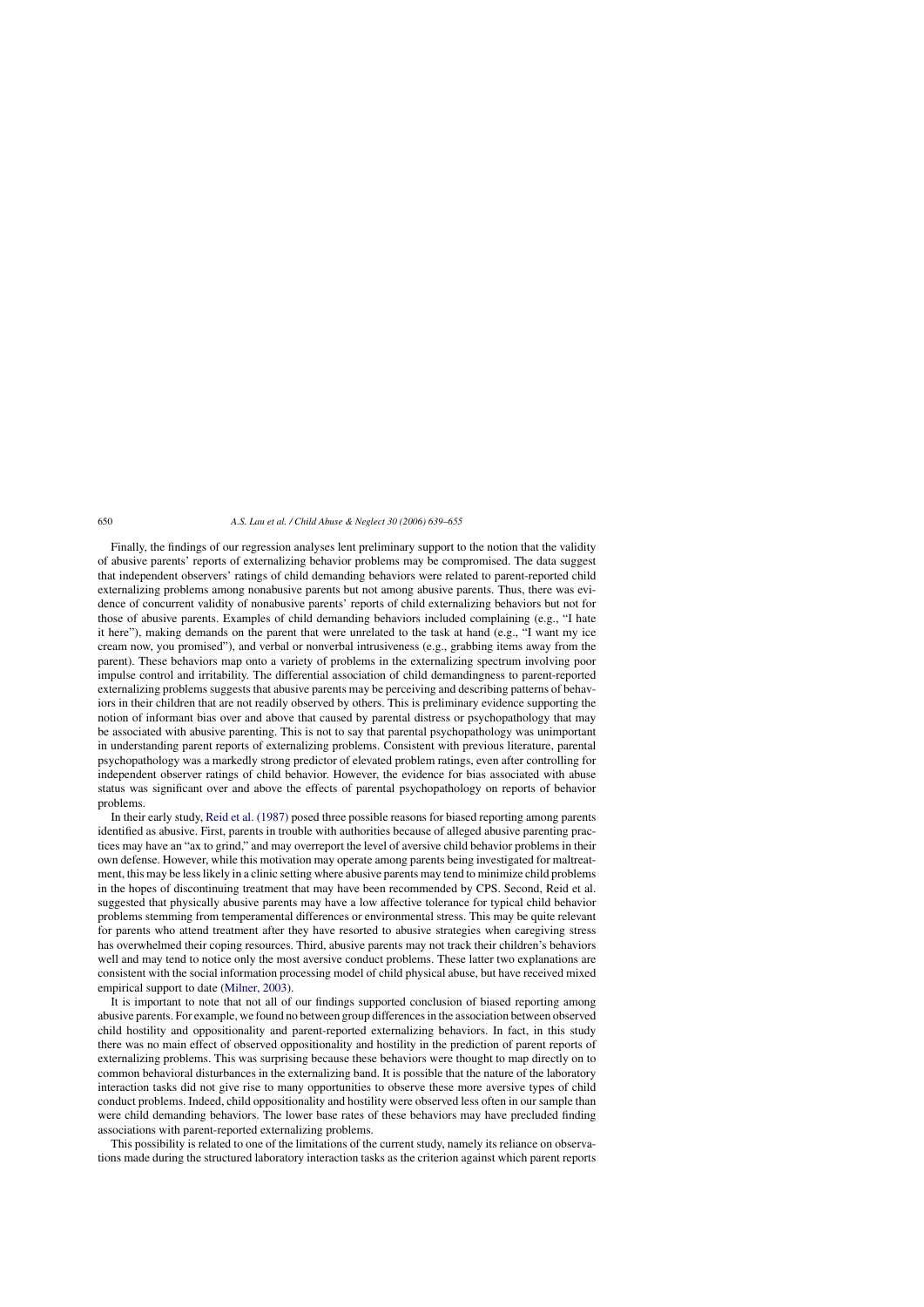were validated. Our laboratory interactions may have not simulated interactions as they naturally occur in home environments. One concern of particular importance to this study is that the interaction tasks may have had differential validity for parents in the abuse group, who have all had some previous involvement with CPS agencies. It is possible that family members with previous CPS contact may be more selfconscious during observed interactions. If this methodological problem was in effect, this would render our test of parent group differences more conservative. Yet our findings revealed differences between the observed behaviors of abusive and comparison parents in the expected direction. Furthermore, data from a debriefing questionnaire administered following the laboratory interaction tasks indicated that participants generally felt that laboratory interactions were good representations of typical home interactions. There were no significant differences between abuse group and comparison families in parent and child perceptions of how similar the interaction was to the way things are discussed at home.

A second limitation of this study concerns the composition of our comparison group. There is no way to rule out the possibility of undetected maltreatment in any group of families. The use of CPS records to identify abuse is now standard research protocol [\(Drake & Johnson-Reid, 1999\),](#page-14-0) but this standard method may conceivably result in the inclusion of some victimized children in the comparison group whose maltreatment has not been reported. Of course, if this were the case, the effect would be to make the abuse and comparison groups more similar than intended and thus to create a more conservative test of the stated hypotheses than would otherwise have been the case. Nonetheless, the lack of multiple measures of maltreatment is a limitation of our analyses and the results of our study may be generalizable only to clinic-referred families with and without a CPS-identified history of abuse.

In addition, the current sample represented a diverse group of boys and girls across a wide developmental range. However, limitations in sample size precluded examination of how demographic characteristics may moderate the associations between abuse status, parent-reported child behavior problems, and observed interactions. For example, our findings suggested that age was a significant factor in driving both child and parent behaviors during interactions, but we do not know whether child age influenced the relationships between observed behaviors and parent-reported child problems. With regard to variability within our abused sample, we included youth with diverse maltreatment experiences in addition to child physical abuse. However, the size of this sample did not permit a detailed analysis of potential effects of co-occurring types of maltreatment, or levels of severity and frequency of maltreatment experiences.

Some strengths of the study also warrant attention. First, this study utilized direct observations of behavior by independent raters who were unaware of the maltreatment history and clinical status of the participants. Behaviors were coded microanalytically, using a detailed event sampling approach. This type of independent data is essential to addressing questions of the concurrent validity of abusive parents' reports of child behavior problems. Second, we examined the question of reporting bias in a clinic-referred sample. The findings from this study are thus particularly representative of the issues that arise in maltreating families who present for treatment. Third, unlike previous studies of abuse-related bias, our analyses controlled for the possible confounding variable of parental psychopathology and family income. Because both abuse and psychopathology are suspected to influence parent ratings of child behavior problems, it was important to disentangle the influence of these variables.

In sum, the results of our three main analyses converge in support of the notion that abusive parents may exaggerate problematic child externalizing behaviors. This integration of evidence is noteworthy given the limitations of our study that may have rendered a conservative test of our hypotheses. Physically abusive parents in this sample may have had a marked intolerance for child misbehavior which led them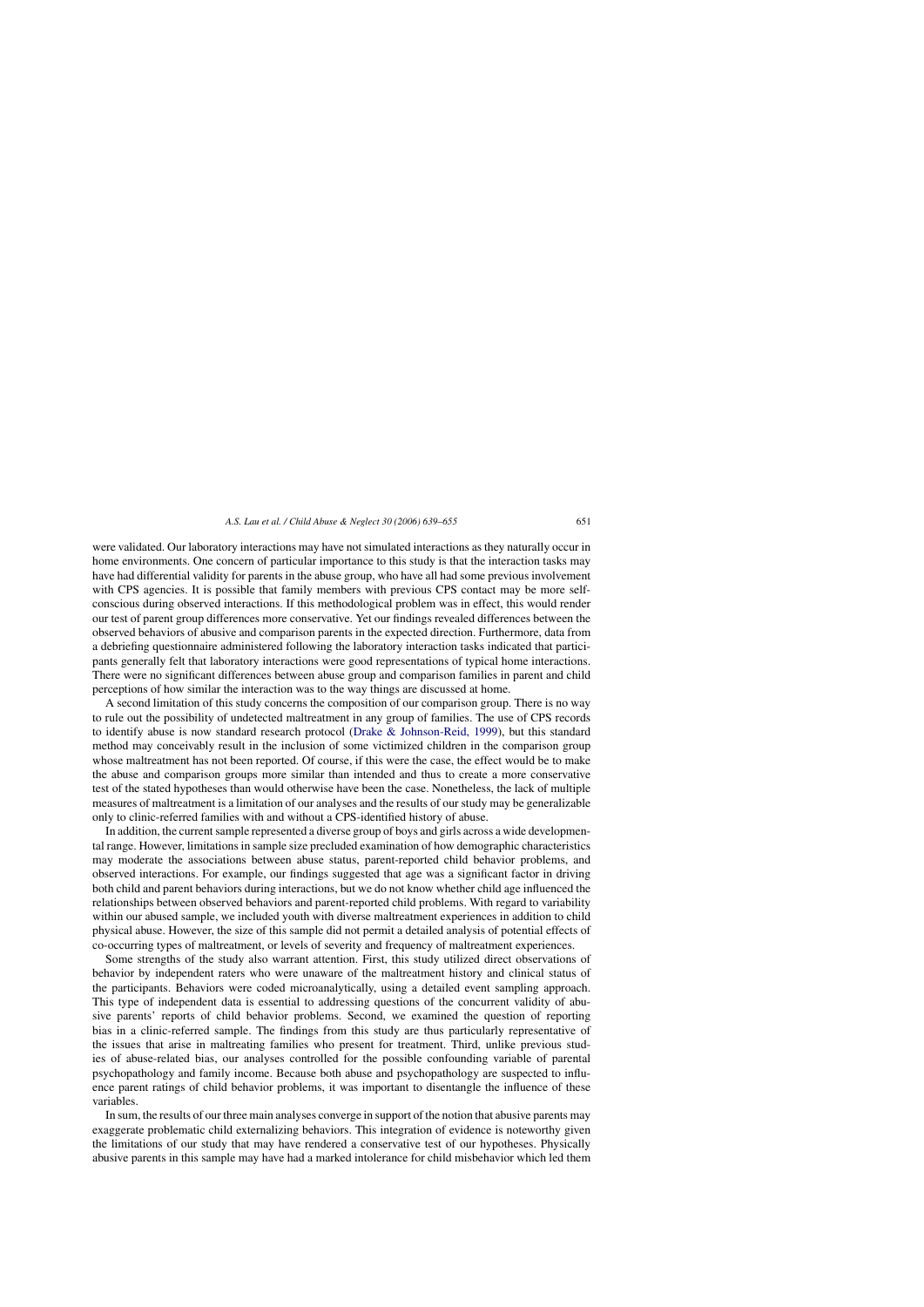<span id="page-13-0"></span>to describe their child in an overly negative manner which was not supported by third party impressions of the abused child. This pattern is consistent with a commonly noted sign of physical abuse—the concern that the parent describes their child as entirely bad, burdensome, or even "evil" ([National Clearinghouse on](#page-15-0) [Child Abuse and Neglect, 2003\).](#page-15-0) Indeed, the tendency to overreact to child misbehavior, and to overstate behavior problems may represent a key dispositional risk factor that predicts the future occurrence of child physical abuse [\(Milner, 2003\).](#page-15-0)

These findings suggest that it may be particularly important to triangulate abusive parent reports of child behavior problems with other sources of information, including multiple informant perspectives and observations and performance measures. Indeed, the mental health assessment of child victims of abuse may be complicated by poor inter-informant agreement in ratings of child behavior problems [\(Feldman et](#page-14-0) [al., 1995; Kaplan et al., 1998\).](#page-14-0) Future research should examine the utility of reports of children's mental health from abuse perpetrators, non-perpetrating parents, case workers, teachers, peers, as well as reports of child victims themselves, for clarifying the diagnostic picture and guiding effective treatment plans for these vulnerable youth.

# **Acknowledgments**

We thank the staff of the participating clinics and the Los Angeles Department of Child and Family Services for their support, and we are indebted to the families for their participation.

#### **References**

- Aber, J. L., Allen, J. P., Carlson, V., & Cicchetti, D. (1989). The effects of maltreatment on development during early childhood: Recent studies and their theoretical, clinical, and policy implications. In D. Cicchetti & V. Carlson (Eds.), *Child maltreatment: Theory and research on the causes and consequences of child abuse and neglect* (pp. 579–619). New York, NY: Cambridge University Press.
- Achenbach, T. M. (1991). *Manual for the Child Behavior Checklist/4-18 and 1991 Profile*. Burlington, VT: University of Vermont, Department of Psychiatry.
- Ackerman, P. T., Newton, J. E., McPherson, W., Jones, J. G., & Dykman, R. A. (1998). Prevalence of post traumatic stress disorder and other psychiatric diagnoses in three groups of abused children (sexual, physical, and both). *Child Abuse & Neglect*, *22*, 759–774.
- Barnett, D., Manly, J. T., & Cicchetti, D. (1993). Defining child maltreatment: The interface between policy and research. In D. Cicchetti & S. Toth (Eds.), *Child abuse, child development and social policy. Advances in applied developmental psychology* (Vol. 8, pp. 7–73). Norwood, NJ: Ablox.
- Bauer, W. D., & Twentyman, C. T. (1985). Abusing, neglectful, and comparison mothers' responses to child-related and nonchild-related stressors. *Journal of Consulting & Clinical Psychology*, *53*, 335–343.
- Bledsoe, C. J. (1983). Comparison of selected methods of transformations of proportions. *Perceptual and Motor Skills*, *57*, 423–426.
- Bousha, D. M., & Twentyman, C. T. (1984). Mother-child interactional style in abuse, neglect, and control groups: Naturalistic observations in the home. *Journal of Abnormal Psychology*, *93*, 106–114.
- Bradley, E. J., & Peters, R. D. (1991). Physically abusive and nonabusive mothers' perceptions of parenting and child behavior. *American Journal of Orthopsychiatry*, *61*, 455–460.
- Brody, G. H., & Forehand, R. (1986). Maternal perceptions of child maladjustment as a function of the combined influence of child behavior and maternal depression. *Journal of Consulting & Clinical Psychology*, *54*, 237–240.
- Bugental, D. B., & Happaney, K. (2004). Predicting infant maltreatment in low-income families: The interactive effects of maternal attributions and child status at birth. *Developmental Psychology*, *40*, 234–243.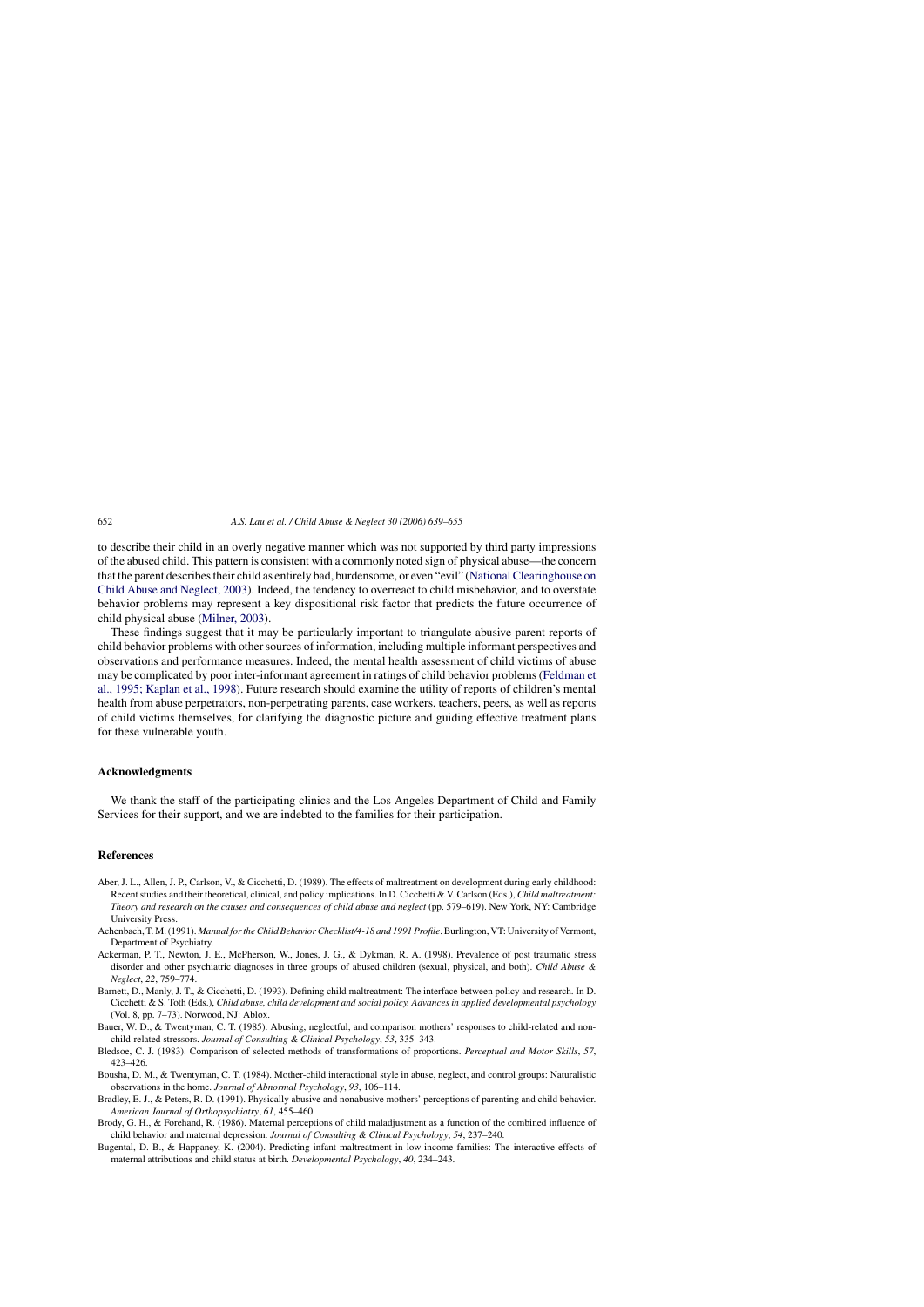- <span id="page-14-0"></span>Burgess, R. L., & Conger, R. D. (1978). Family interaction in abusive, neglectful, and normal families. *Child Development*, *49*, 1163–1173.
- Cerezo, M. A., & D'Ocon, A. (1999). Sequential analyses in coercive mother-child interaction: The predictability hypothesis in abusive versus nonabusive dyads. *Child Abuse & Neglect*, *23*, 99–113.
- Clarke-Stewart, K. A., & Hevey, C. M. (1981). Longitudinal relations in repeated observations of mother-child interaction from 1 to 2 1/2 years. *Developmental Psychology*, *17*, 127–145.
- Crittenden, P. M. (1981). Abusing, neglecting, problematic, and adequate dyads: Differentiating by patterns of interaction. *Merrill-Palmer Quarterly*, *27*, 201–218.
- Derogatis, L. R., & Melisaratos, N. (1983). The brief symptom inventory: An introductory report. *Psychological Medicine*, *13*, 595–605.
- Drake, B., & Johnson-Reid, M. (1999). Some thoughts on the increasing use of administrative data in child maltreatment research. *Child Maltreatment*, *4*, 308–315.
- Famularo, R., Kinscherff, R., & Fenton, R. (1992). Psychiatric diagnoses of maltreated children: Preliminary findings. *Journal of the American Academy of Child and Adolescent Psychiatry*, *31*, 863–867.
- Feldman, R. S., Salzinger, S., Rosario, M., Alvarado, L., Caraballo, L., & Hammer, M. (1995). Parent, teacher, and peer ratings of physically abused and nonmaltreated children's behavior. *Journal of Abnormal Child Psychology*, *23*, 317– 334.
- Fergusson, D. M., Lynskey, M. T., & Horwood, L. J. (1993). The effect of maternal depression on maternal ratings of child behavior. *Journal of Abnormal Child Psychology*, *21*, 245–269.
- Flisher, A. J., Kramer, R. A., Hoven, C. W., Greenwald, S., Alegria, M., Bird, H. R., Canino, G., Connell, R., & Moore, R. E. (1997). Psychosocial characteristics of physically abused children and adolescents. *Journal of the American Academy of Child & Adolescent Psychiatry*, *36*, 123–131.
- Floyd, F. J., & Saitzyk, A. R. (1992). Social class and parenting children with mild and moderate mental retardation. *Journal of Pediatric Psychology*, *17*, 607–631.
- Forehand, R., Lautenschlager, G. J., Faust, J., & Graziano, W. G. (1986). Parent perceptions and parent-child interactions in clinic-referred children: A preliminary investigation of the effects of maternal depressive moods. *Behaviour Research & Therapy*, *24*, 73–75.
- Green, A. H. (1998). Factors contributing to the generational transmission of child maltreatment. *Journal of the American Academy of Child & Adolescent Psychiatry*, *37*, 1334–1336.
- Griest, D. L., Forehand, R., Wells, K. C., & McMahon, R. J. (1980). An examination of differences between nonclinic and behavior-problem clinic-referred children and their mothers. *Journal of Abnormal Psychology*, *89*, 497– 500.
- Grotevant, H. D., & Cooper, C. R. (1985). Patterns of interaction in family relationships and the development of identity exploration in adolescence. *Child Development*, *56*, 415–428.
- Hammen, C., Rudolph, K., Weisz, J., Rao, U., & Burge, D. (1999). The context of depression in clinic-referred youth: Neglected areas in treatment. *Journal of the American Academy of Child & Adolescent Psychiatry*, *38*, 64–71.
- Hart, B., & Risley, T. R. (1992). American parenting of language-learning children: Persisting differences in family child interactions observed in natural home environments. *Developmental Psychology*, *28*, 1096–1105.
- Haskett, M. E., & Kistner, J. A. (1991). Social interactions and peer perceptions of young physically abused children. *Child Development*, *62*, 979–990.
- Hawley, K. M., & Weisz, J. R. (2003). Child, parent, and therapist (dis)agreement on target problems in outpatient therapy: The therapist's dilemma and its implications. *Journal of Consulting and Clinical Psychology*, *71*, 62–70.
- Jacobson, N. S., Gottman, J. M., & Shortt, J. W. (1995). The distinction between type 1 and type 2 batterers—further considerations. *Journal of Family Psychology*, *9*, 272–279.
- Kaplan, S. J., Pelcovitz, D., Salzinger, S., Weiner, M., Mandel, F. S., Lesser, M. L., & Labruna, V. E. (1998). Adolescent physical abuse: Risk for adolescent psychiatric disorders. *American Journal of Psychiatry*, *155*, 954–959.
- Kavanagh, K. A., Youngblade, L., Reid, J. B., & Fagot, B. I. (1988). Interactions between children and abusive versus control parents. *Journal of Clinical Child Psychology*, *17*, 137–142.
- Kazdin, A. E., Moser, J., Colbus, D., & Bell, R. (1985). Depressive symptoms among physically abused and psychiatrically disturbed children. *Journal of Abnormal Psychology*, *94*, 298–307.
- Kinard, E. M. (1995). Mother and teacher assessments of behavior problems in abused children. *Journal of the American Academy of Child & Adolescent Psychiatry*, *34*, 1043–1053.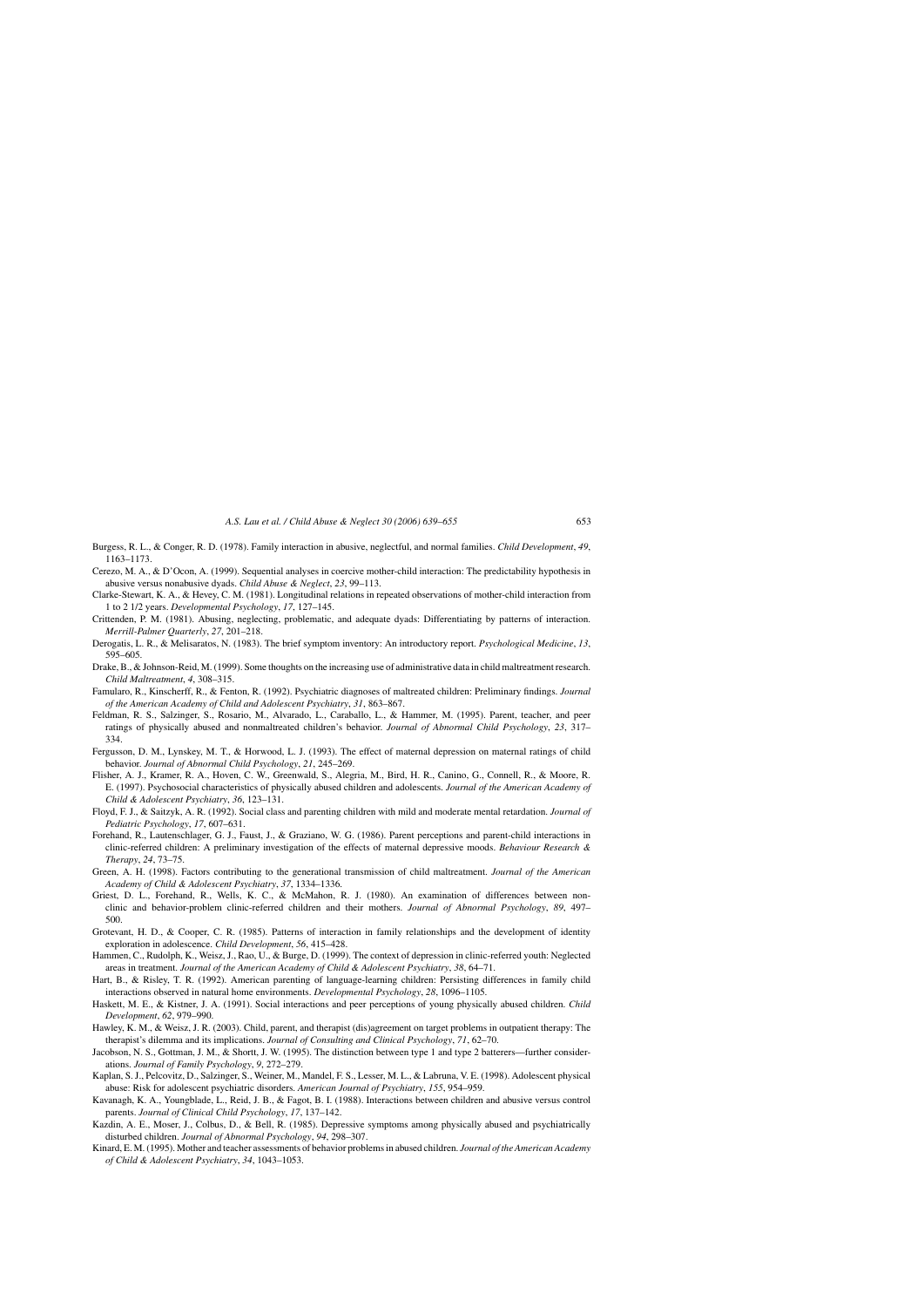- <span id="page-15-0"></span>Kinard, E. M. (1998). Depressive symptoms in maltreated children from mother, teacher, and child perspective. *Violence & Victims*, *13*, 131–147.
- Lahey, B. B., Conger, R. D., Atkeson, B. M., & Treiber, F. A. (1984). Parenting behavior and emotional status of physically abusive mothers. *Journal of Consulting and Clinical Psychology*, *52*, 1062–1071.
- Lorber, R., Felton, D. K., & Reid, J. B. (1984). A social learning approach to the reduction of coercive processes in child abusive families: A molecular analysis. *Advances in Behaviour Research & Therapy*, *6*, 29–45.
- Lyons-Ruth, K., Connell, D. B., & Zoll, D. (1989). Patterns of maternal behavior among infants at risk for abuse: Relations with infant attachment behavior and infant development at 12 months of age. In D. Cicchetti & V. Carlson (Eds.), *Child maltreatment: Theory and research on the causes and consequences of child abuse and neglect* (pp. 464–493). New York, NY: Cambridge University Press.
- Mash, E. J., Johnston, C., & Kovitz, K. (1983). A comparison of the mother-child interactions of physically abused and non-abused children during play and task situations. *Journal of Clinical Child Psychology*, *12*, 337–346.
- Meyers, S. A. (1999). Mothering in context: Ecological determinants of parent behavior. *Merrill-Palmer Quarterly*, *45*, 332–357.
- Milner, J. S. (2003). Social information processing in high-risk and physically abusive parents. *Child Abuse & Neglect*, *7*, 7–20.
- Mosteller, F., & Tukey, J. W. (1977). *Data analysis and regression: A second course in statistics*. Menlo Park: Addison-Wesley.
- National Clearinghouse on Child Abuse and Neglect. (2003). Recognizing child abuse and neglect: Signs and symptoms. Retrieved on October 18, 2005 from <http://nccanch.acf.hhs.gov/pubs/factsheets/signs.pdf>.
- Okun, A., Parker, J., & Levendovsky, A. A. (1994). Distinct and interactive contributions of physical abuse, socioeconomic disadvantage, and negative life events to children's social, cognitive and affective adjustment. *Development and Psychopathology*, *6*, 77–98.
- Oldershaw, L., Walters, G. C., & Hall, D. K. (1986). Control strategies and noncompliance in abusive mother-child dyads: An observational study. *Child Development*, *57*, 722–732.
- Pelcovitz, D., Kaplan, S., Goldenberg, B., Mandel, F., Lehane, J., & Gaurarrera, J. (1994). Post-traumatic stress disorder in physically abused adolescents. *Journal of the American Academy of Child and Adolescent Psychiatry*, *33*, 305–312.
- Querido, J. G., Eyberg, S. M., & Boggs, S. R. (2001). Revisiting the accuracy hypothesis in families of young children with conduct problems. *Journal of Clinical Child Psychology*, *30*, 253–261.
- Reid, J. B., Kavanagh, K., & Baldwin, D. V. (1987). Abusive parents' perceptions of child problem behaviors: An example of parent bias. *Journal of Abnormal Child Psychology*, *15*, 457–466.
- Schaefer, E. S. (1965). A configurational analysis of children's reports of parental behavior. *Journal of Consulting Psychology*, *29*, 552–557.
- Schludermann, S. M., & Schludermann, E. H. (1983). Sociocultural change and adolescents' perceptions of parent behavior. *Developmental Psychology*, *19*, 674–685.
- Sternberg, K. J., Lamb, M. E., Greenbaum, C., Cicchetti, D., Dawud, S., Cortes, R. M., Krispin, O., & Lorey, F. (1993). Effects of domestic violence on children's behavior problems and depression. *Developmental Psychology*, *29*, 44–52.
- Strodbeck, F. (1951). Husband-wife interaction over revealed differences. *American Sociological Review*, *16*, 57–68.
- Trickett, P. K., & Susman, E. J. (1988). Parental perceptions of child-rearing practices in physically abusive and nonabusive families. *Developmental Psychology*, *24*, 270–276.
- Valeri, S. M., Lau, A. S., & McCarty, C. A. (2001). Microanalytic coding interpretive manual: UCLA clinic study. Unpublished Manuscript.
- Webster-Stratton, C., & Hammond, M. (1988). Maternal depression and its relationship to life stress, perceptions of child behavior problems, parenting behaviors, and child conduct problems. *Journal of Abnormal Child Psychology*, *16*, 299–315.
- Webster-Stratton, C. (1990). Stress: A potential disruptor of parent perceptions and family interactions. *Journal of Clinical Child Psychology*, *19*, 302–312.
- Weiss, B., Dodge, K. A., Pettit, G. S., & Bates, J. E. (1992). Some consequences of early harsh discipline: Child aggression, and a maladaptive social information processing style. *Child Development*, *63*, 1321–1335.
- Weisz, J. R., Suwanlert, S., Chaiyasit, W., Weiss, B., Walter, B. R., & Anderson, W. (1988). Thai and American perspectives on over- and under-controlled child behavior problems: Exploring the threshold model among parents, teachers, and psychologists. *Journal of Consulting and Clinical Psychology*, *56*, 601–609.
- Wolfe, D. A., & Mosk, M. D. (1983). Behavioral comparisons of children from abusive and distressed families. *Journal of Consulting and Clinical Psychology*, *51*, 702–708.
- Zegiob, L. E., & Forehand, R. (1975). Maternal interactive behavior as a function of race, socioeconomic status, and sex of the child. *Child Development*, *46*, 564–568.